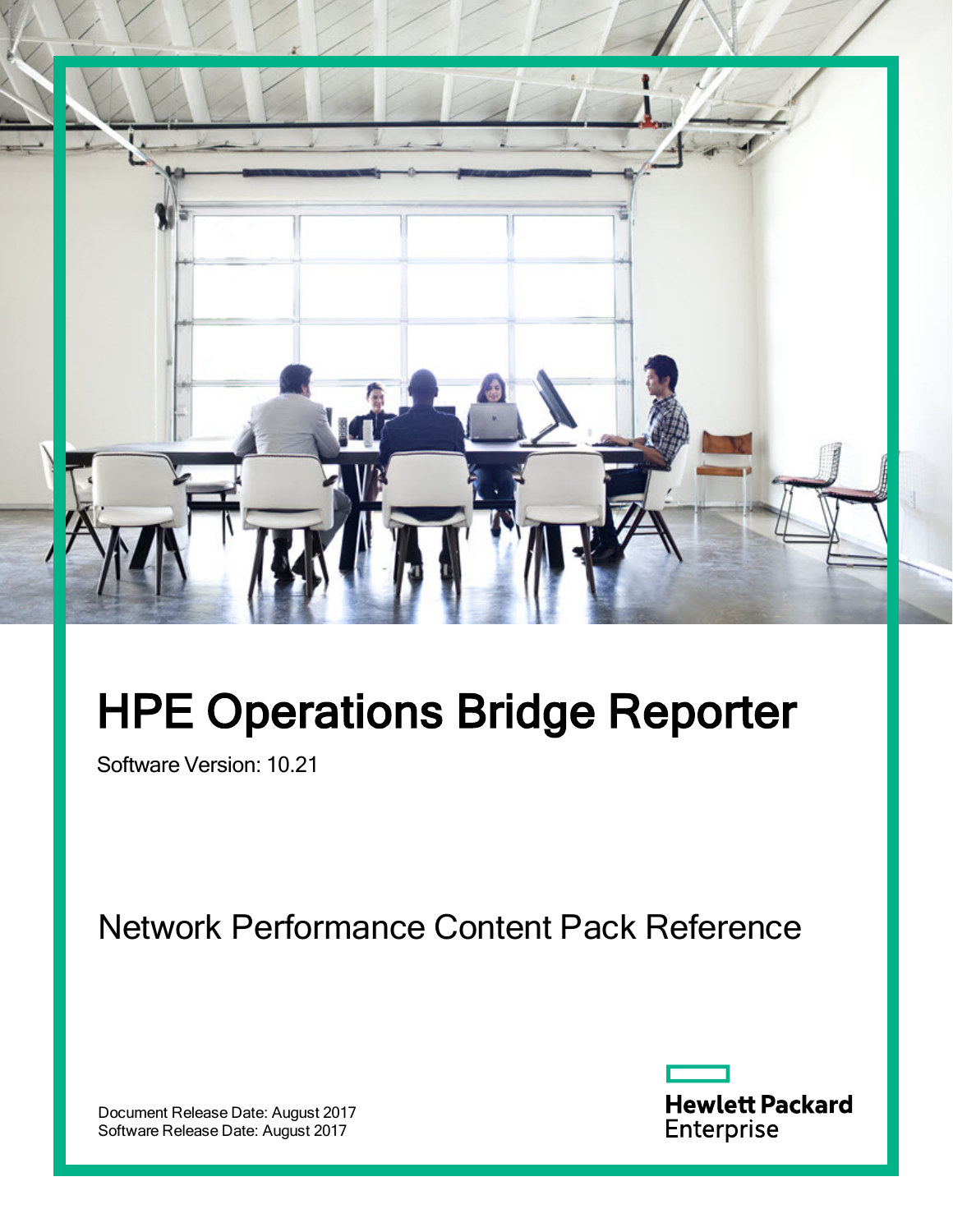### Legal Notices

### **Warranty**

The only warranties for Hewlett Packard Enterprise products and services are set forth in the express warranty statements accompanying such products and services. Nothing herein should be construed as constituting an additional warranty. Hewlett Packard Enterprise shall not be liable for technical or editorial errors or omissions contained herein. The information contained herein is subject to change without notice.

### Restricted Rights Legend

Confidential computer software. Valid license from Hewlett Packard Enterprise required for possession, use or copying. Consistent with FAR 12.211 and 12.212, Commercial Computer Software, Computer Software Documentation, and Technical Data for Commercial Items are licensed to the U.S. Government under vendor's standard commercial license.

### Copyright Notice

© 2015 - 2017 Hewlett Packard Enterprise Development LP

### Trademark Notices

Adobe™ is a trademark of Adobe Systems Incorporated. Microsoft® and Windows® are U.S. registered trademarks of Microsoft Corporation. UNIX® is a registered trademark of The Open Group. This product includes an interface of the 'zlib' general purpose compression library, which is Copyright © 1995-2002 Jean-loup Gailly and Mark Adler.

### Documentation Updates

To check for recent updates or to verify that you are using the most recent edition of a document, go to: <https://softwaresupport.hpe.com/>.

This site requires that you register for an HPE Passport and to sign in. To register for an HPE Passport ID, click **Register** on the HPE Software Support site or click **Create an Account** on the HPE Passport login page.

You will also receive updated or new editions if you subscribe to the appropriate product support service. Contact your HPE sales representative for details.

### Support

Visit the HPE Software Support site at: <https://softwaresupport.hpe.com/>.

Most of the support areas require that you register as an HPE Passport user and to sign in. Many also require a support contract. To register for an HPE Passport ID, click **Register** on the HPE Support site or click **Create an Account** on the HPE Passport login page.

To find more information about access levels, go to: <https://softwaresupport.hpe.com/web/softwaresupport/access-levels>.

**HPE Software Solutions Now** accesses the HPSW Solution and Integration Portal website. This site enables you to explore HPE Product Solutions to meet your business needs, includes a full list of Integrations between HPE Products, as well as a listing of ITIL Processes. The URL for this website is https://softwaresupport.hpe.com/km/KM01702731

### About this PDF Version of Online Help

This document is a PDF version of the online help. This PDF file is provided so you can easily print multiple topics from the help information or read the online help in PDF format. Because this content was originally created to be viewed as online help in a web browser, some topics may not be formatted properly. Some interactive topics may not be present in this PDF version. Those topics can be successfully printed from within the online help.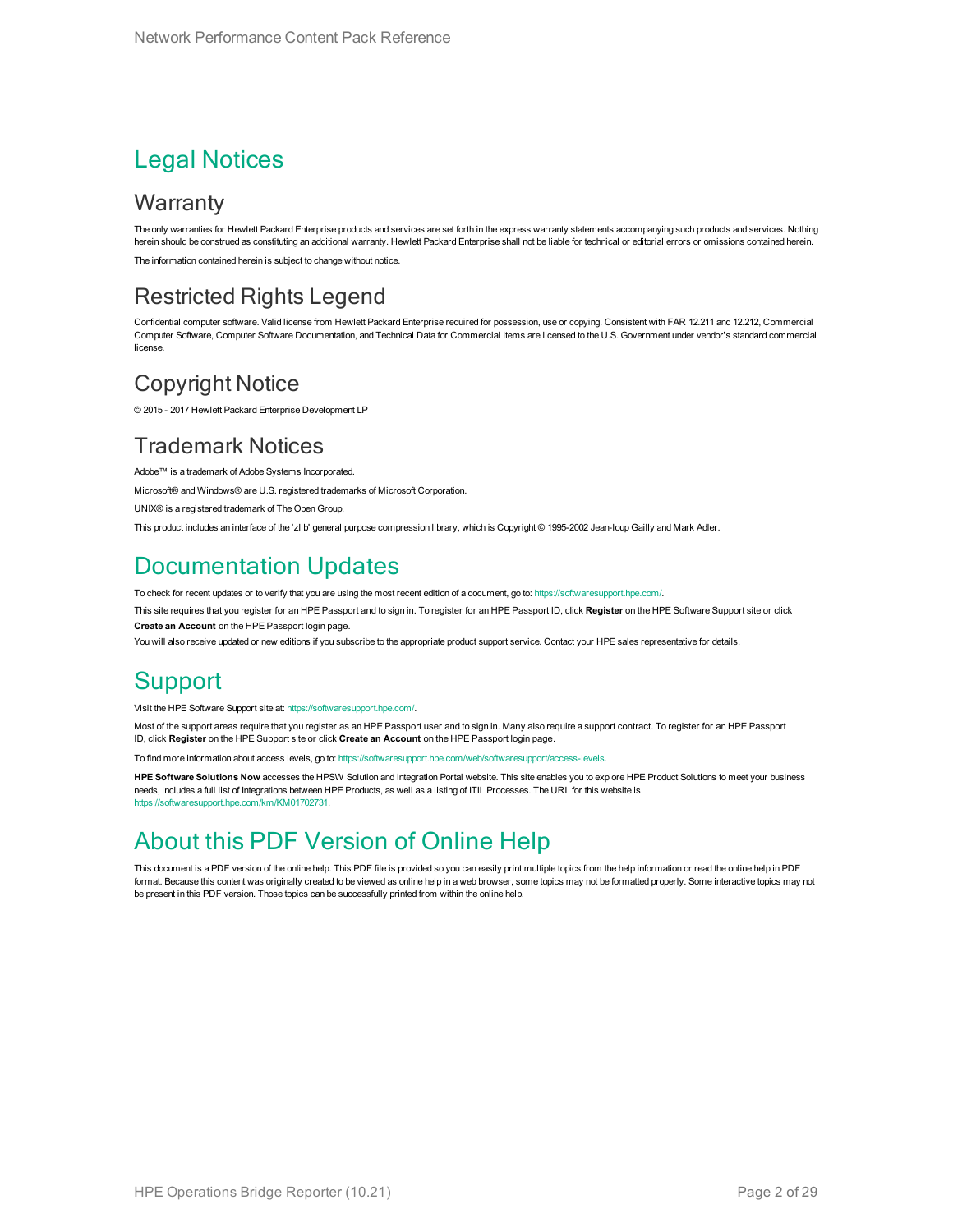## **Contents**

| HPE Operations Bridge Reporter (OBR) Overview  5                |  |
|-----------------------------------------------------------------|--|
|                                                                 |  |
|                                                                 |  |
|                                                                 |  |
|                                                                 |  |
|                                                                 |  |
|                                                                 |  |
|                                                                 |  |
|                                                                 |  |
|                                                                 |  |
|                                                                 |  |
|                                                                 |  |
|                                                                 |  |
|                                                                 |  |
|                                                                 |  |
|                                                                 |  |
| Configuring the Network Data Source (using Generic Database) 23 |  |
|                                                                 |  |
|                                                                 |  |
|                                                                 |  |
|                                                                 |  |
|                                                                 |  |
|                                                                 |  |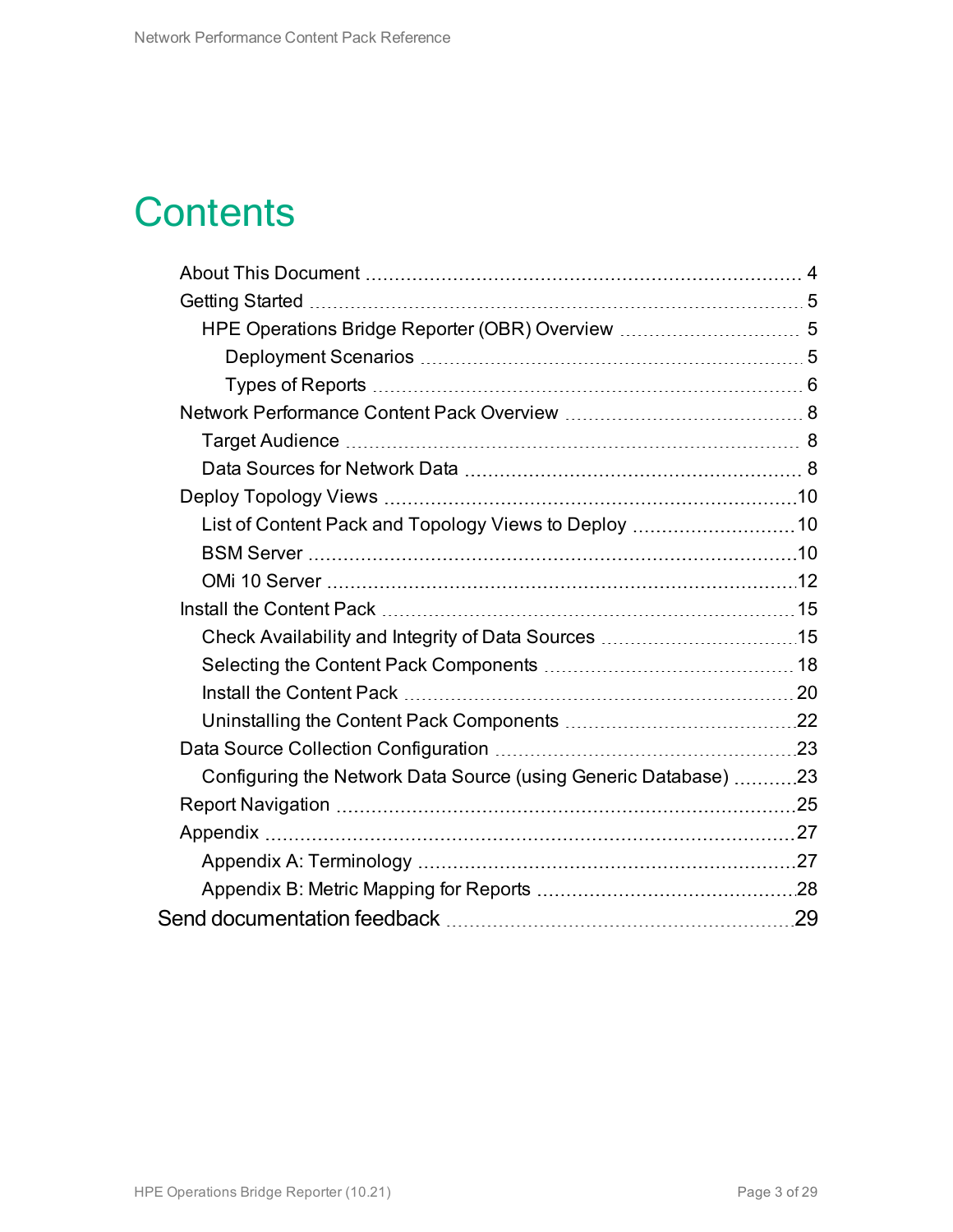## <span id="page-3-0"></span>About This Document

This document provides an overview of HPE OBR and Network Performance Content Pack. This document provides the list of Network Performance reports available with the Network Performance Content Pack.

This document helps you to deploy the topology views and install and configure the data source for the Network Performance Content Pack. It provides information on report navigation and metric mapping for report.

For information on HPE Operations Bridge Reporter tools and contents, go to [Marketplace.](https://marketplace.saas.hpe.com/itom/category/all?product=Operations%20Bridge%20Reporter&version=All%20versions&company=All%20companies)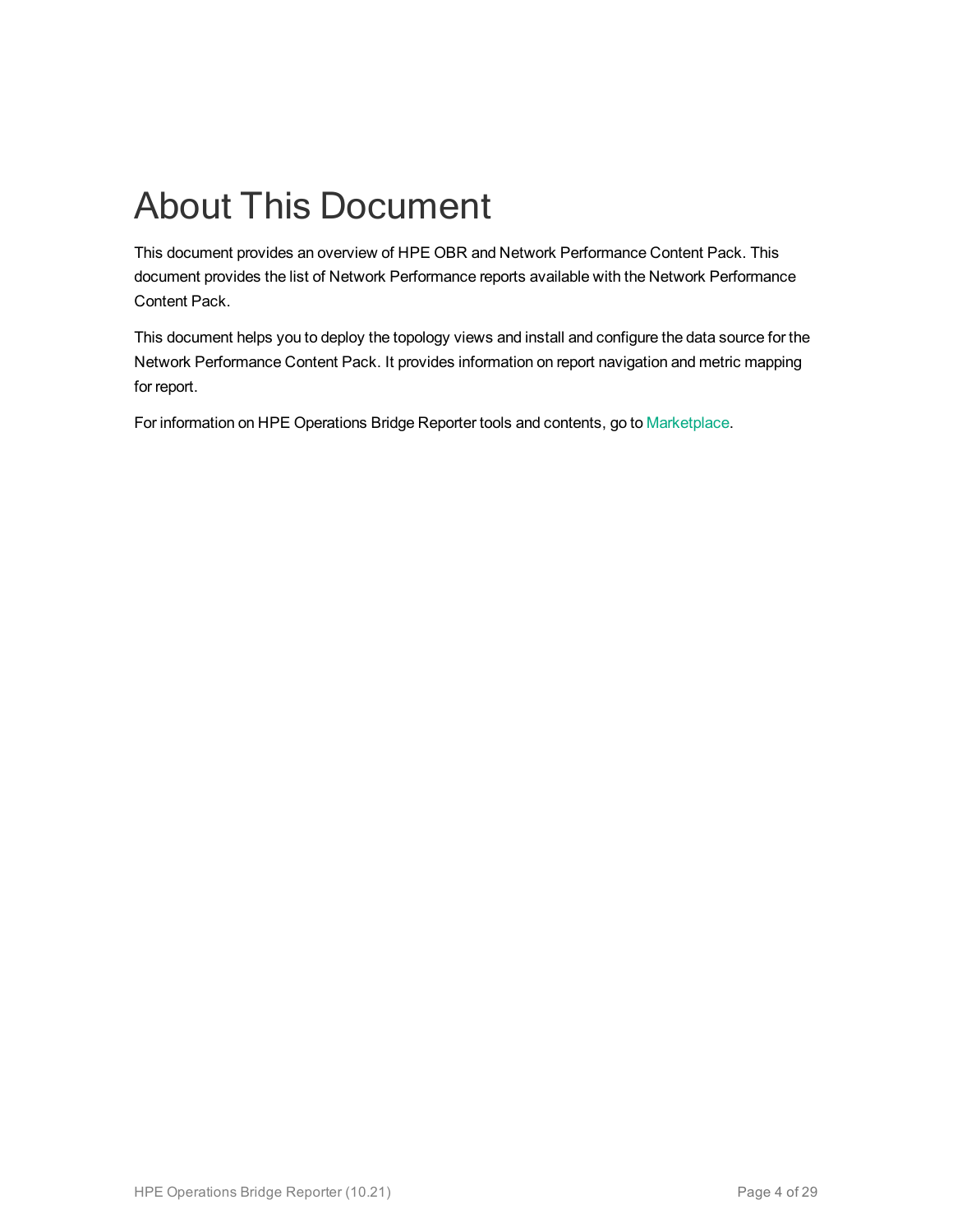# <span id="page-4-0"></span>Getting Started

<span id="page-4-1"></span>This section provides HPE OBR overview, deployment scenarios, and types of reports.

# HPE Operations Bridge Reporter (OBR) **Overview**

HPE OBR is a cross-domain historical infrastructure performance reporting solution. It displays topdown reports from Business Service Management (BSM) Business Service and Business Application, Operations Manager (OM) Node Group or OMi10 perspective to the underlying infrastructure. It also displays bottoms-up reports from the infrastructure to the impacted Business Services and Business Applications or Node Groups. It leverages the topology information to show how the underlying infrastructure health, performance and availability affects your Business Services and Business Applications or Node Groups in the long term. You can navigate from higher level cross domain reports to detailed domain level reports.

### <span id="page-4-2"></span>Deployment Scenarios

Following are the deployment scenarios supported on HPE OBR:

- **Deployment with BSM/OMi** In this deployment, Run-time Service Model (RTSM) is the source of topology information. HPE OBR discovers and synchronizes topology information from OMi. In a BSM environment with underlying OM servers, this synchronization technique receives discovered topology data from multiple OM systems and updates the Configuration Items (CIs) and CI relationships in the RTSM as soon as changes are discovered. However, you can also use the OM D-MoM dynamic topology synchronization technique to discover and synchronize the topology information in RTSM. In an environment with OMi 10.00, HPE OBR uses RTSM to obtain topology information and metrics from Operations Agent or SiteScope systems that are configured with OMi.
- Deployment with Operations Manager In this deployment, the topology information is a group of managed nodes defined in OM that are logically combined for operational monitoring. These logical node groups are created by OM users to classify the nodes as specific organizations or entities within their enterprise. For example, a group called Exchange Servers can be created in OM to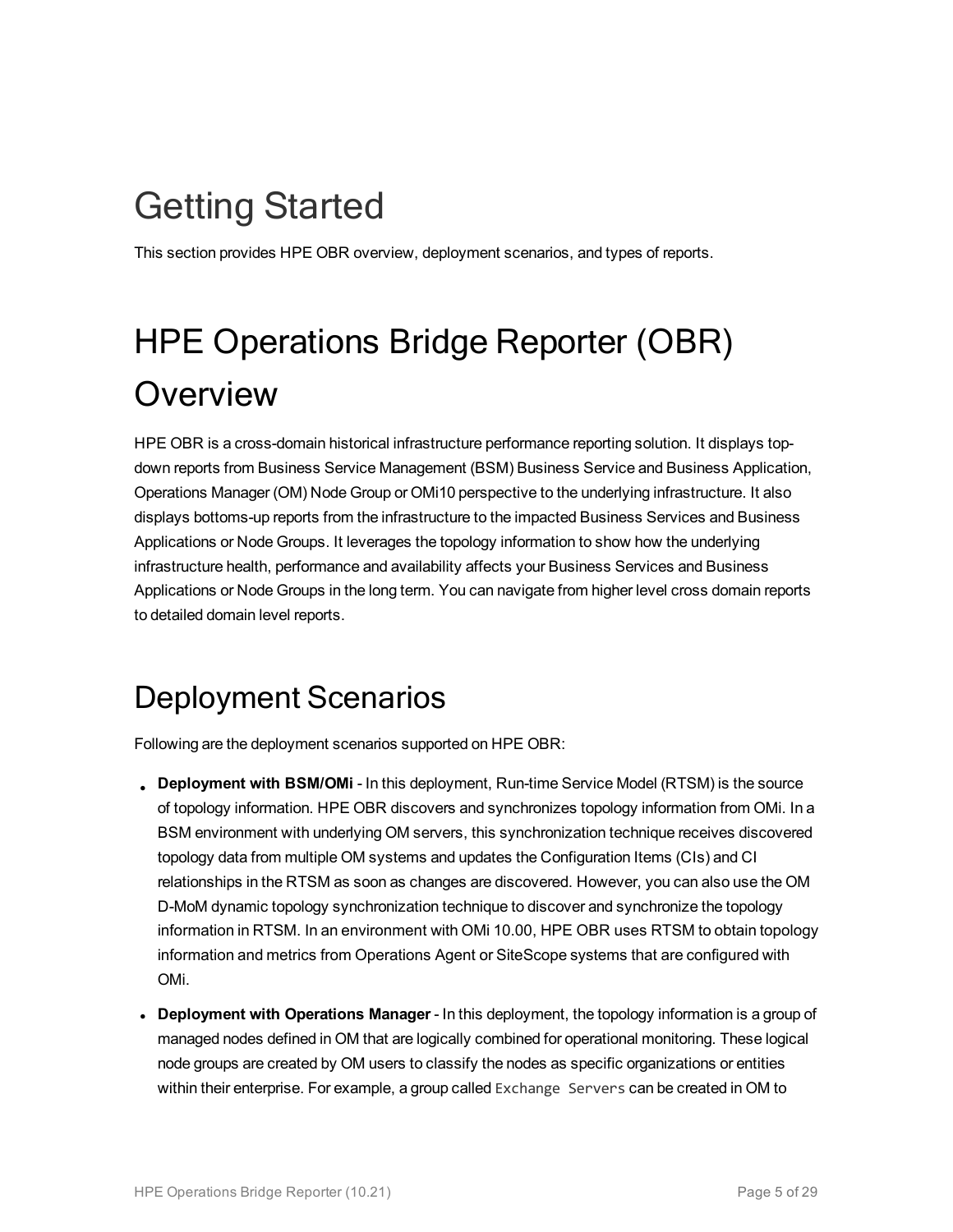organize the specific Exchange Servers and Active Directory nodes for reporting or monitoring purposes. HPE OBR uses the node groups from OM for its topology computation.

- <sup>l</sup> **Deployment with VMware vCenter** VMware vCenter is a distributed server-client software solution that provides a central and a flexible platform for managing the virtual infrastructure in business-critical enterprise systems. VMware vCenter centrally monitors performance and events, and provides an enhanced level of visibility of the virtual environment, thus helping IT administrators to control the environment with ease.
- <sup>l</sup> **Other deployments** Apart from the basic deployment scenarios, you can collect data from the following sources independently:
	- <sup>o</sup> Deployment with NNMi
	- <sup>o</sup> Deployment with a generic database
	- <sup>o</sup> Deployment with other applications using CSV

### <span id="page-5-0"></span>Types of Reports

The reports available in HPE Operations Bridge Reporter (OBR) are divided into two broad categories:

- Business Service Management
- Infrastructure Management

The following image shows the supported list of reports folders under both these categories: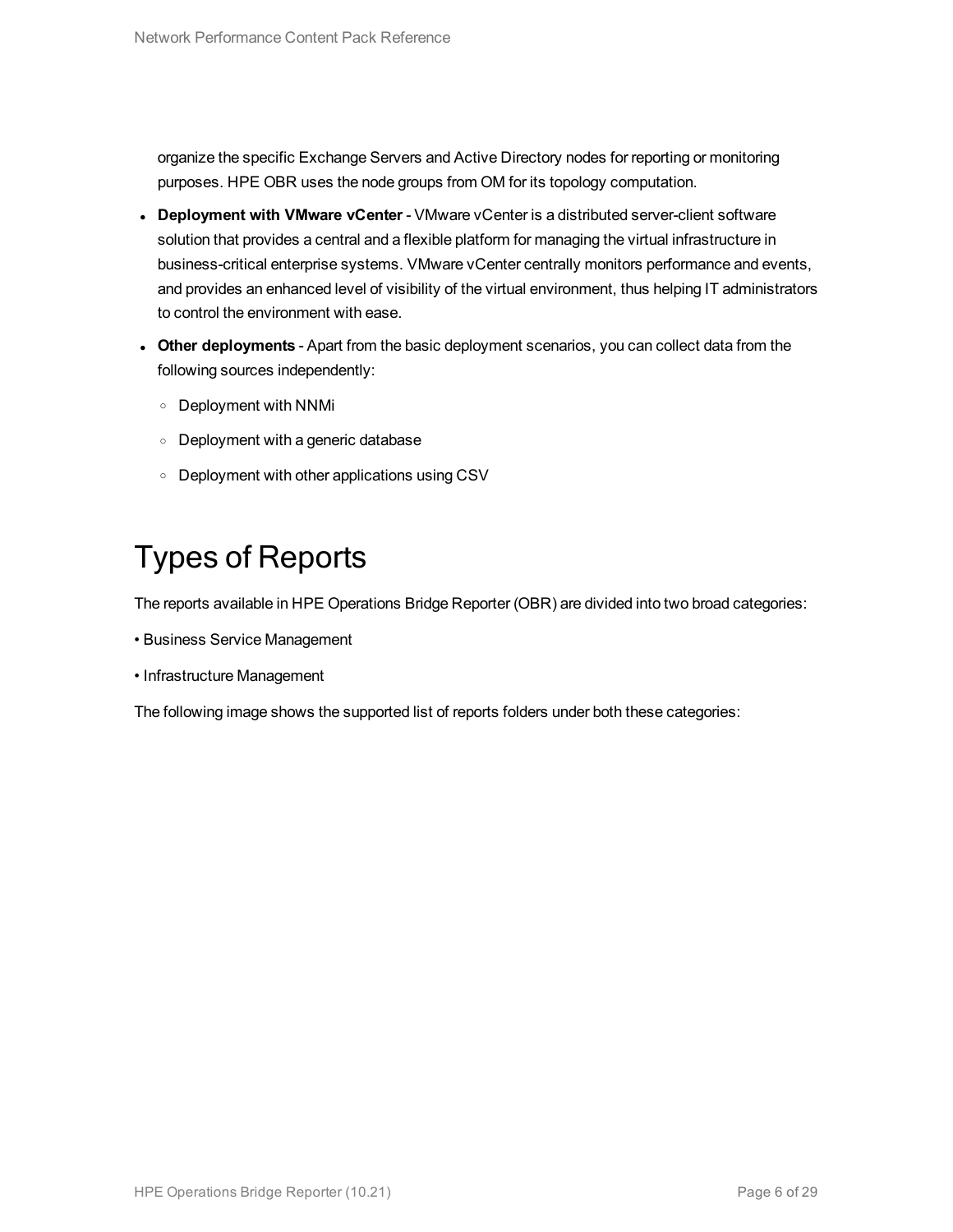

To view a map of all the reports available in the Network Performance Content Pack, see [Report](#page-24-0) [Navigation.](#page-24-0)

For more information on HPE Operations Bridge Reporter concepts, see *HPE Operations Bridge Reporter Concepts Guide* and *HPE Operations Bridge Reporter Content Development Guide*.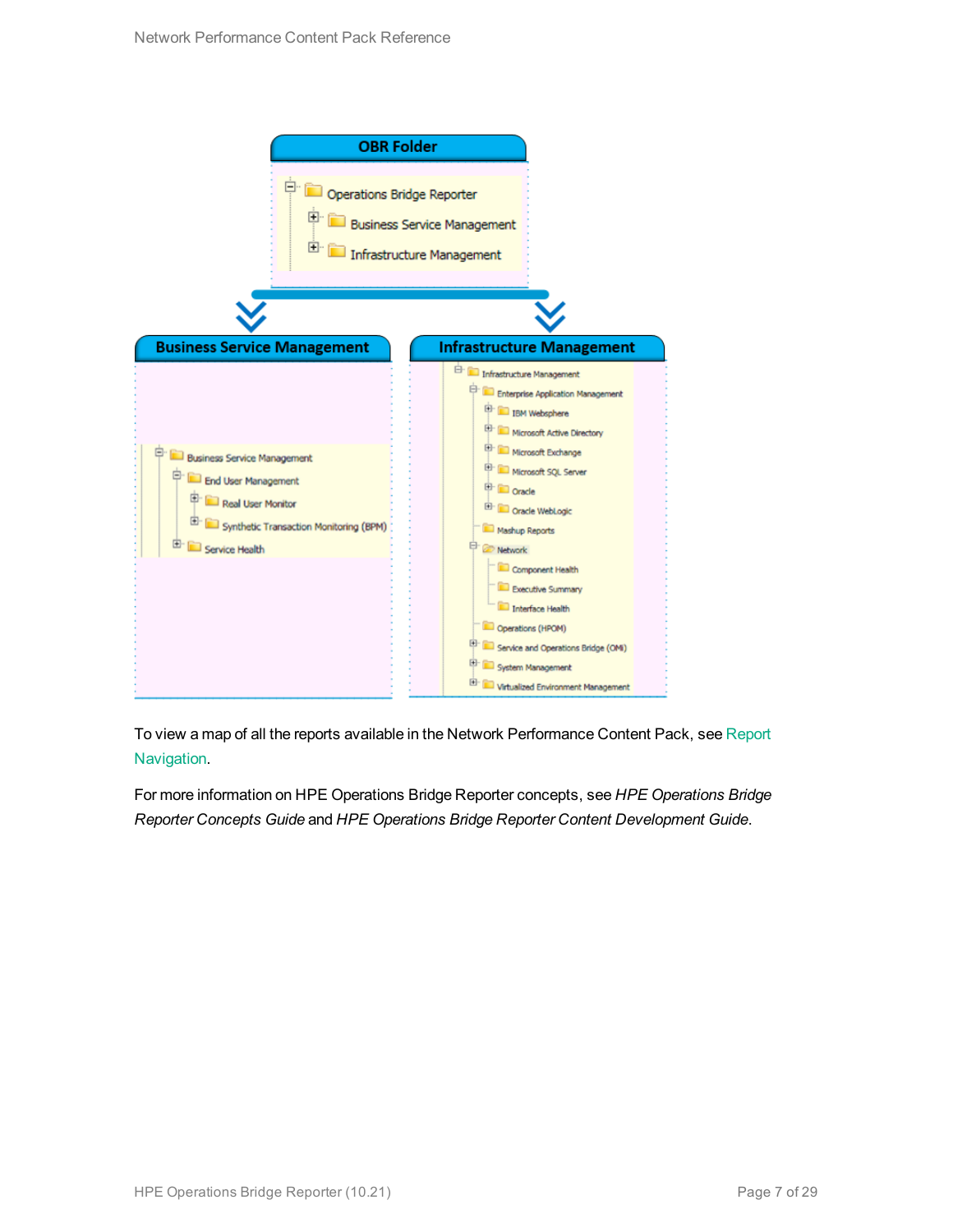## <span id="page-7-0"></span>Network Performance Content Pack **Overview**

This section provides an overview of Network Performance Content Pack, target audience, and supported data sources.

The Network Performance Content Packs determine the fact data that are to be collected from the various data sources, and the interval at which the data is collected. Configuration of the data source connections for the Network Performance Content Packs depends on the type of deployment scenario used.

## <span id="page-7-1"></span>Target Audience

The target audience for the Network reports is Network Administrators who are responsible for the maintenance of the network infrastructure of their organization.They can use the Network reports to survey the inventory of the network nodes and the allocated hardware resources to support the Business Services, Business Applications, or the Node Groups that are deployed on these nodes. By analyzing the performance, availability, and health information displayed in the reports, Network Administrators can help ensure continuous improvement of these business services and business applications.

### <span id="page-7-2"></span>Data Sources for Network Data

OBR integrates with and collects historical network-related data for the network nodes from Network Node Manager i (NNMi) Network Performance Server (NPS).

The NPS provides the infrastructure that is used in conjunction with NNMi to monitor the operational performance of the network infrastructure. With the performance data collected by different NNMi Software Smart Plug-ins (iSPIs) such as NNM iSPI for Performance, the NPS builds data tables, runs queries in response to user selections, and displays query results in web-based reports that help you diagnose and troubleshoot problems in your network environment. The NPS enables you to effectively store, access, and track performance data.

OBR supports the collection of network data from the NPS by extending the functionality of the database collector. The Network Content Pack identifies the list of metrics or facts that OBR must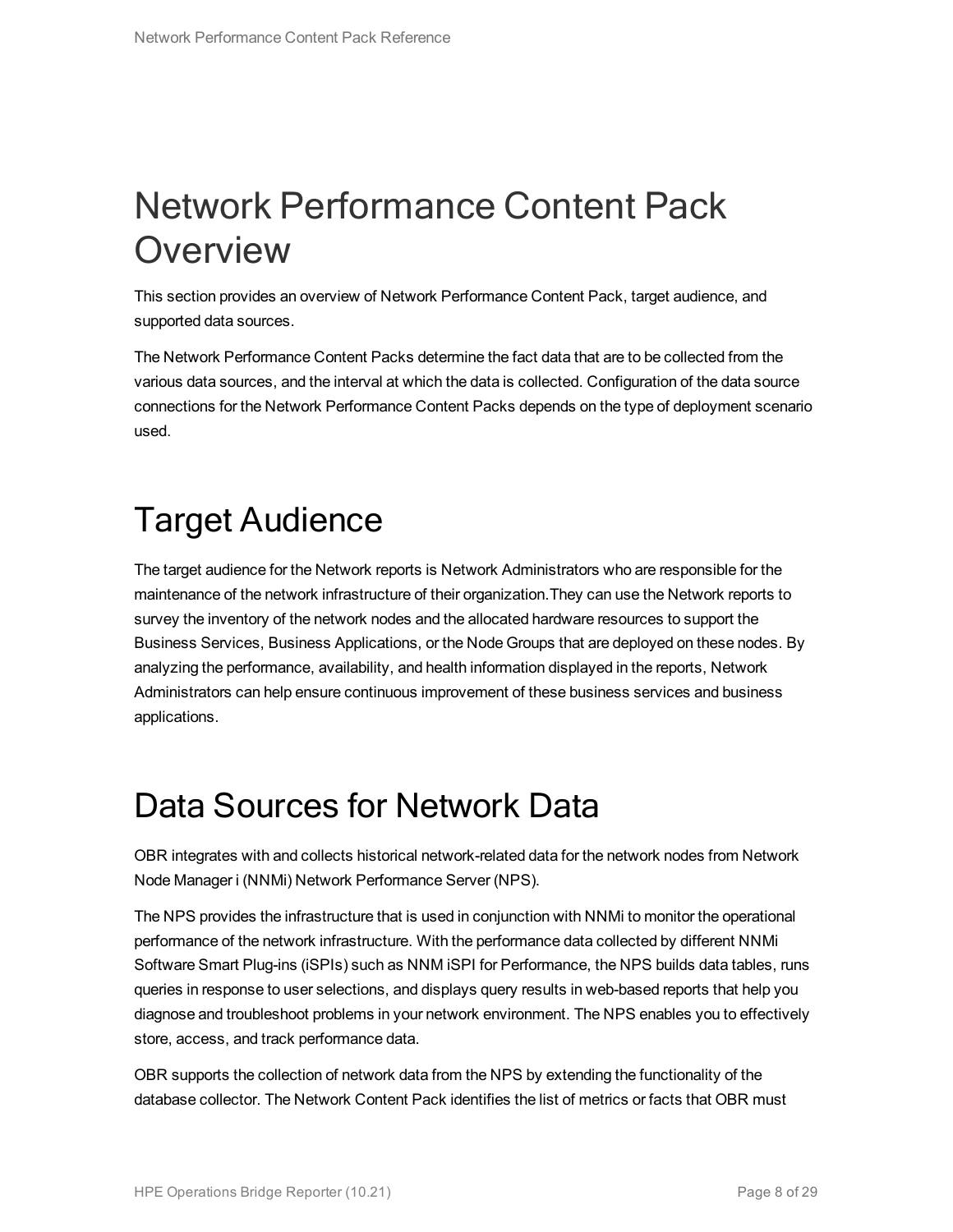collect from each of these data sources. The corresponding dimension data is collected from the RTSM or OM topology source, depending on OBR's deployment scenario.

**Note:** OBR computes Availability metrics based on initial samples received from NNMi/NPS. Updates to the metric values after the initial samples are received from NNMi/NPS is not supported.

OBR collects hourly data from the NPS based on the collection policies defined in the Network Content Pack. This data is stored in the database in hourly tables as individual records. OBR then performs aggregation routines on these records and converts the data to daily data. This aggregated data is displayed in the reports.

**Note:** The Network data that is collected from NPS is enriched with the downtime information. OBR does not perform any additional downtime enrichment on this data when displaying it in the reports.

**Note:** The Network Performance Content Pack collects data only from Type2 NodeGroups, that is, routers and switches.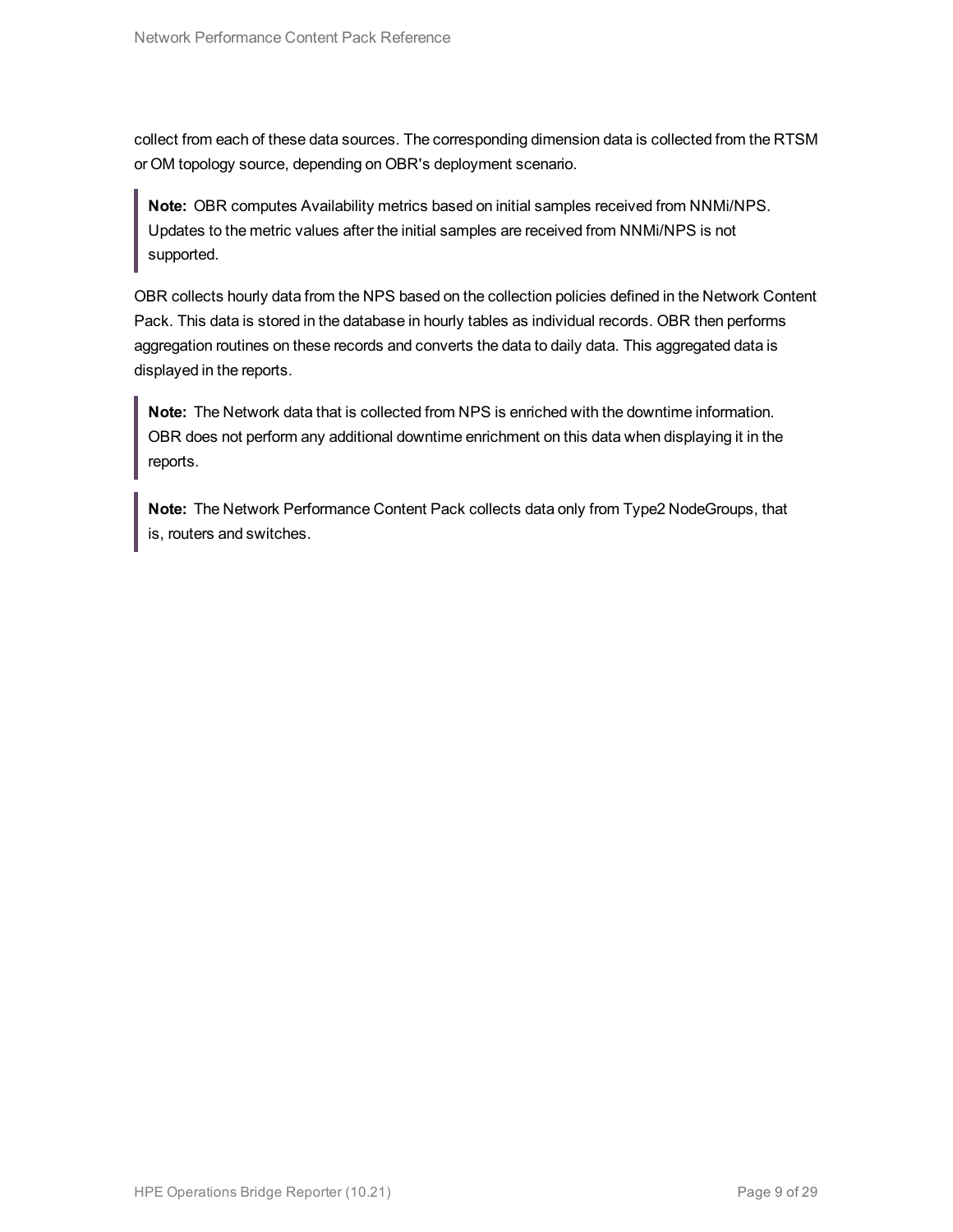# <span id="page-9-0"></span>Deploy Topology Views

<span id="page-9-1"></span>To configure HPE OBR to collect domain-specific data, you need to deploy the topology views for Network Performance Content Pack. These topology views contain specific CI attributes that Network Performance Content Pack uses to collect the relevant data.

# <span id="page-9-3"></span>List of Content Pack and Topology Views to Deploy

| <b>Content Pack</b>                        | <b>View Name</b> | Location                                                                    |
|--------------------------------------------|------------------|-----------------------------------------------------------------------------|
| On Windows                                 |                  |                                                                             |
| <b>Network</b><br>SHR Network<br>Views.zip |                  | %PMDB HOME%\packages\Network\ETL<br>Network NPS92 RTSM.ap\source\cmdb views |
| On Linux                                   |                  |                                                                             |
| <b>Network</b><br>SHR Network<br>Views.zip |                  | \$PMDB HOME/packages/Network/ETL Network<br>NPS92 RTSM.ap/source/cmdb_views |

The following table lists the topology views to deploy for Network Performance Content Pack:

### <span id="page-9-2"></span>BSM Server

To deploy the topology model views for the Network Performance Content Pack in the BSM server, follow these steps:

1. In the web browser, type the following URL:

http://*<BSM system FQDN>*/bsm

where, <BSM system FQDN> is the FQDN of the BSM server.

**Note:** You can launch the BSM server from a system where HPE OBR is installed or any other local system. If you are launching from local system, ensure that you browse to the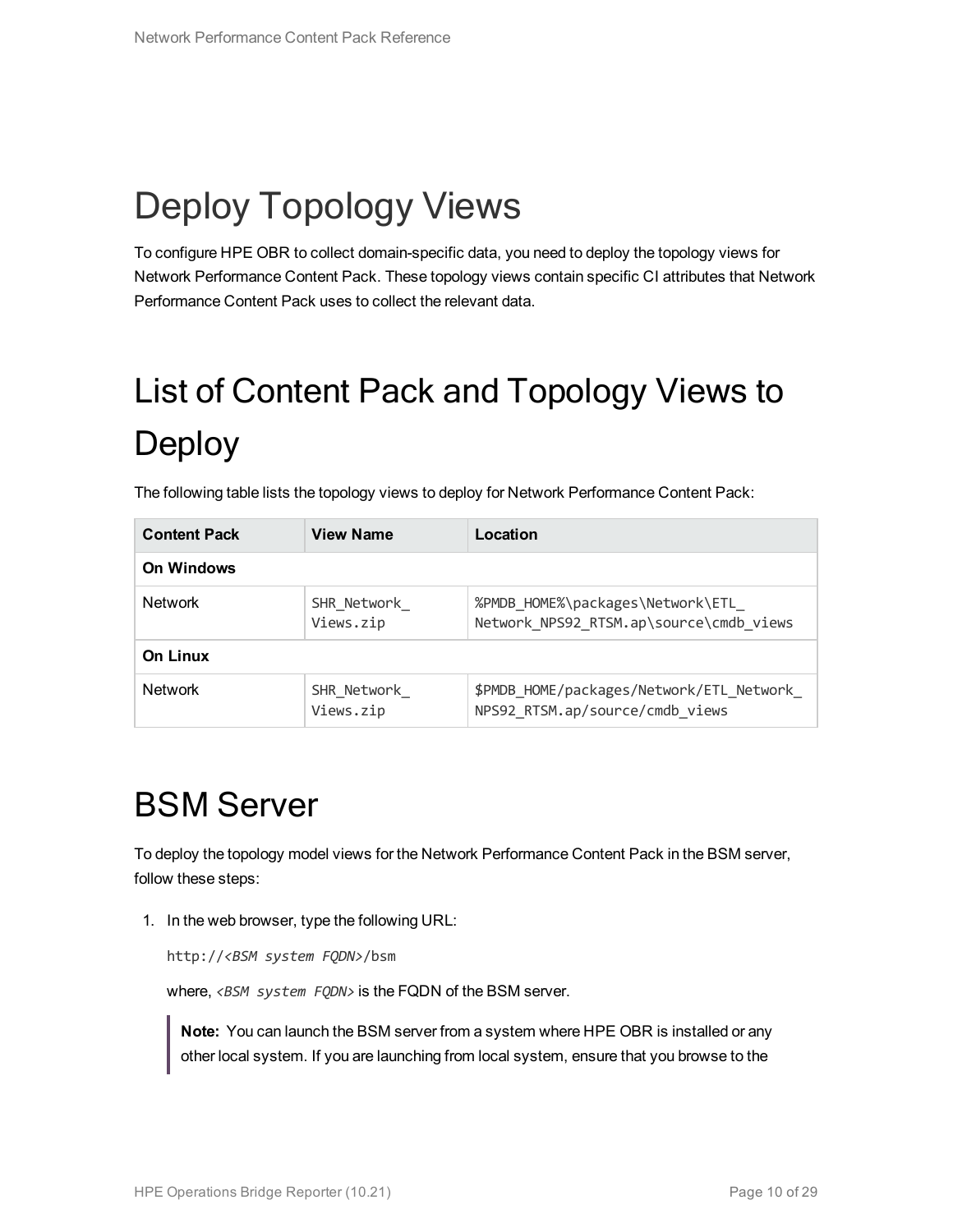location mentioned in List of Content Pack and [Topology](#page-9-3) Views to Deploy and copy the required views to your local system.

The Business Service Management Login page appears.

- 2. Type the login name and password and click **Log In**. The Business Service Management Site Map appears.
- 3. Click **Administration > RTSM Administration**. The RTSM Administration page appears.



4. Click **Administration > Package Manager**. The Package Manager page appears.



5. Click the **Deploy Packages to Server (from local disk)** icon. The **Deploy Package to Server** dialog box appears.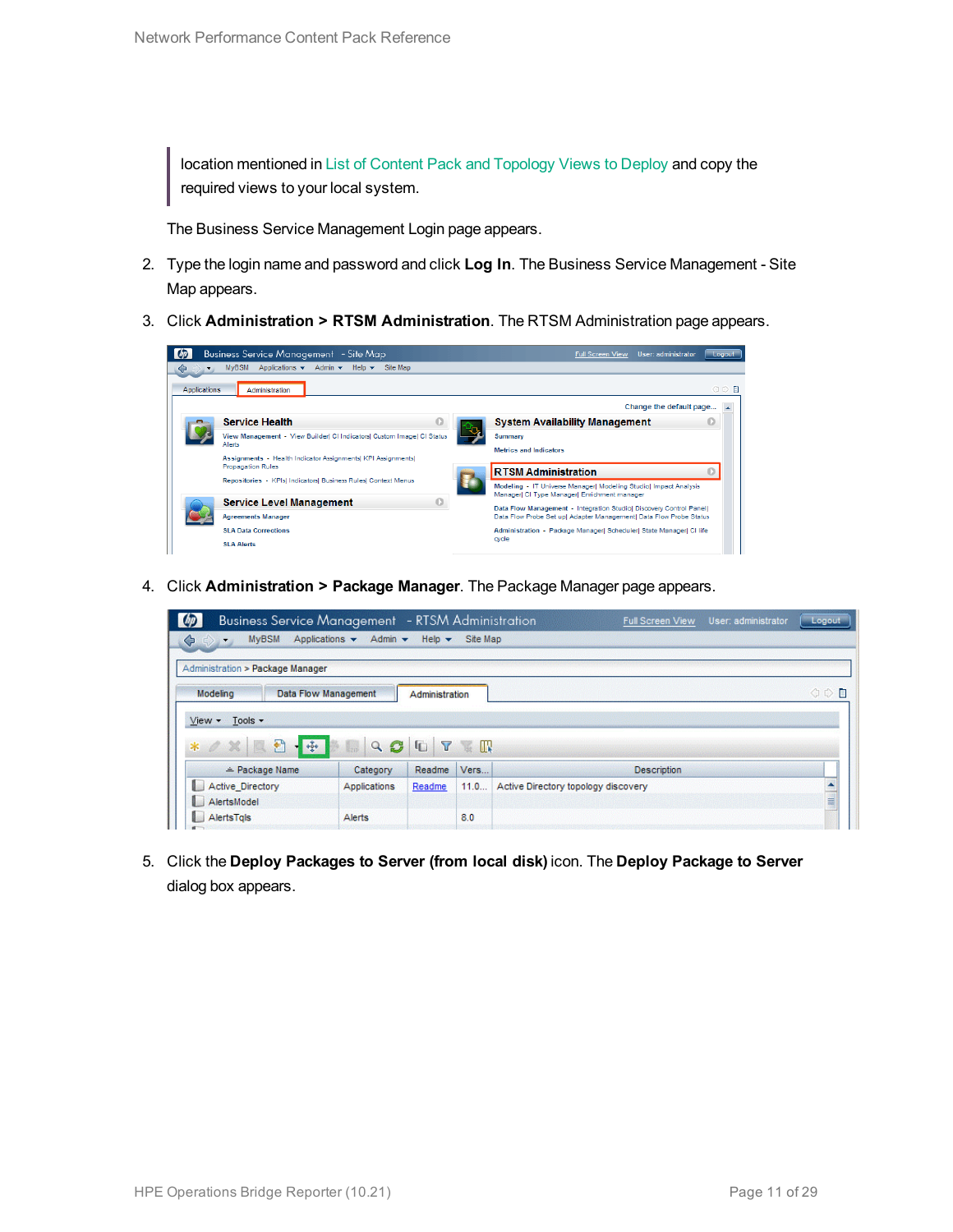| Administration > Package Manager |                                             |
|----------------------------------|---------------------------------------------|
| Modeling                         | Data Flow Management<br>Administration      |
|                                  |                                             |
| Tools $\sim$<br>View -           |                                             |
| $+ 0 x 0$                        | 圃<br>$Q G$ a $V$<br>-?<br>W.                |
| Active Directory                 | Deploy Packages to Server (from local disk) |
| 뜵<br><b>AlertsModel</b>          |                                             |
| AlertsTals                       |                                             |

6. Click the **Add** icon.

| Package(zip) | Choose the package zip files to be deployed |
|--------------|---------------------------------------------|

The **Deploy Package to Server (from local disk)** dialog box appears.

7. Browse to the location of the Content Pack zip files, select the required files, and then click **Open**.

You can view and select the TQL and ODB views that you want to deploy under **Select the resources you want to deploy** in the **Deploy Package to Server (from local disk)** dialog box. Ensure that all the files are selected.

8. Click **Deploy** to deploy the Content Pack views.

<span id="page-11-0"></span>You have successfully deployed the Content Packs views based on the type of deployment scenario selected for HPE OBR.

### OMi 10 Server

To deploy the topology model views for the Network Performance Content Pack in the OMi 10 server, follow these steps:

1. In the web browser, type the following URL:

http://*<OMi system FQDN>*/omi

where, *<OMi system FQDN>* is the FQDN of the OMi server.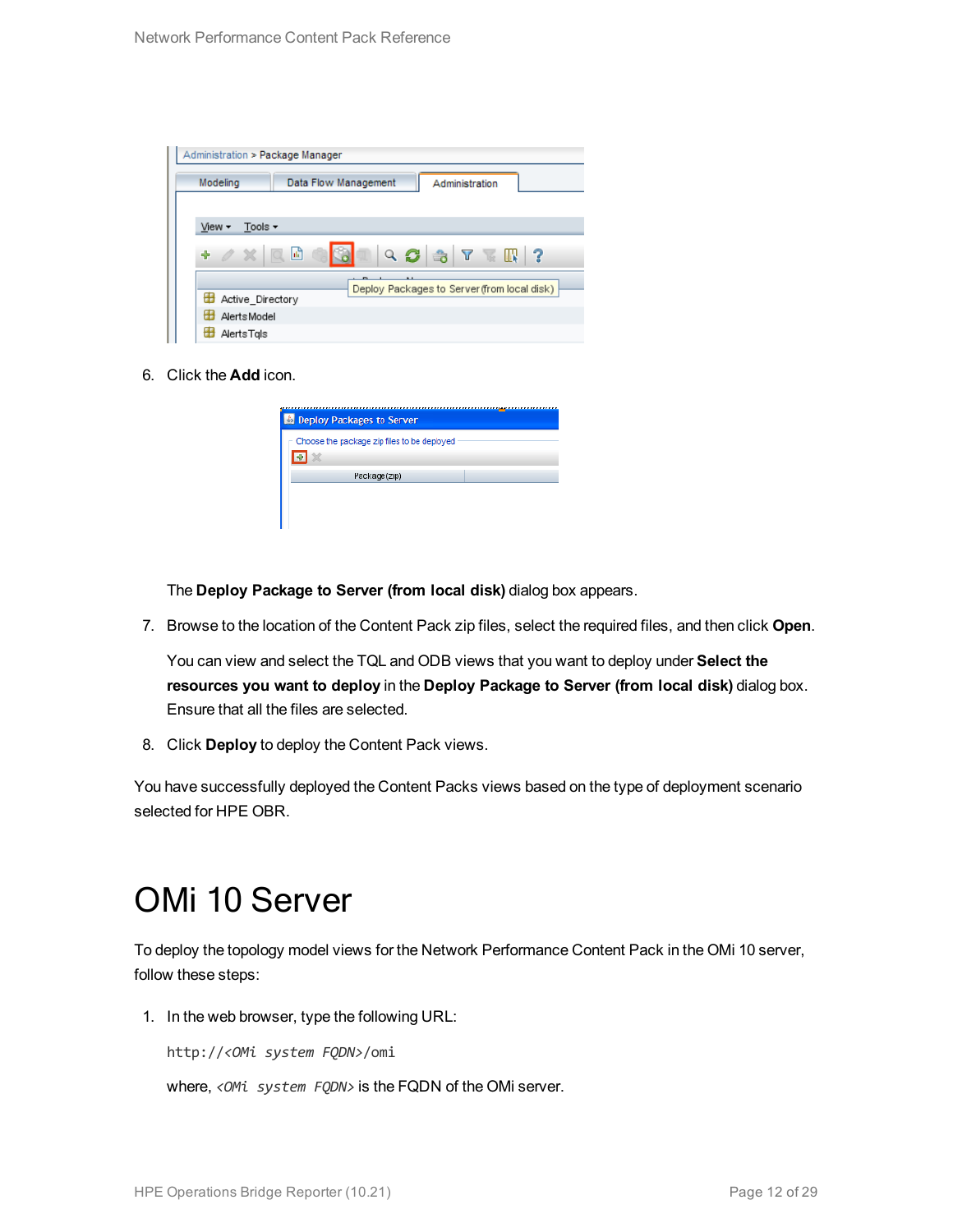**Note:** You can launch the OMi server from a system where HPE OBR is installed or any other local system. If you are launching from local system, ensure that you browse to the location mentioned in List of Content Pack and [Topology](#page-9-3) Views to Deploy and copy the required views to your local system.

The Operations Manager i Login page appears.

- 2. Type the login name and password and click **Log In**. The Operations Manager i Workspace page appears.
- 3. Click **Administration > RTSM Administration > Package Manager**.

| <b>Operations Manager i</b><br>Workspaces $\smile$                       | Administration $\sim$                               | Q search for menu items | $\Delta$ admin $\sim$                                         | $\bullet$ |  |
|--------------------------------------------------------------------------|-----------------------------------------------------|-------------------------|---------------------------------------------------------------|-----------|--|
| Workspaces > My Workspace                                                |                                                     |                         |                                                               | V<br>E    |  |
| 360° View x                                                              | <b>Event Processing</b><br>ł9                       |                         |                                                               |           |  |
| Hierarchy                                                                |                                                     |                         |                                                               |           |  |
| EUM_BSMR<br>È<br>Y<br>[Select a Filter]<br>v.<br>$\overline{\mathbb{Y}}$ | ô<br>> Service Health                               |                         |                                                               |           |  |
| Name                                                                     | $\sim$ RTSM Administration                          |                         |                                                               |           |  |
| E EUM_BSMR                                                               | <b>Modeling</b><br><b>IT Universe Manager</b>       |                         | <b>Data Flow Management</b><br><b>Reconciliation Priority</b> |           |  |
| $\bigcirc$ 1                                                             | <b>Modeling Studio</b>                              |                         | <b>Integration Studio</b>                                     |           |  |
| Ë<br>16.55.245.42                                                        | <b>Impact Analysis Manager</b>                      |                         | <b>Discovery Control Panel</b>                                |           |  |
| $\bullet$ 16.59.1.1 - 16.59.50.255                                       | <b>CI Type Manager</b><br><b>Enrichment manager</b> |                         |                                                               |           |  |
| $\bigotimes$ 16.59.101.1 - 16.59.150.255                                 |                                                     |                         | <b>Data Flow Probe Status</b>                                 |           |  |
| $\bigotimes$ 16.59.151.1 - 16.59.255.1                                   | <b>Administration</b>                               |                         |                                                               |           |  |
| $\bigcirc$ 16.59.42.70 - 16.59.42.70                                     | <b>Package Manager</b>                              |                         |                                                               |           |  |
| $\bigotimes$ 16.59.51.1 - 16.59.100.255                                  | Scheduler<br><b>State Manager</b>                   |                         |                                                               |           |  |
| 16.59.67.149<br>Ë                                                        | <b>CI Life Cycle</b>                                |                         |                                                               |           |  |
| $\left[ \bigcirc \right]$ 2                                              |                                                     |                         |                                                               |           |  |
| $\bigcirc$ 4                                                             | ٥<br>> Setup and Maintenance                        |                         |                                                               |           |  |
| $\bullet$<br>Active                                                      | > Users<br>22                                       |                         |                                                               |           |  |

The Package Manager page appears.

4. Click the **Deploy Packages to Server (from local disk)** icon. The **Deploy Package to Server** dialog box appears.

| <b><i>OD</i></b> Operations Manager i                   | Workspaces $\sim$                                                                                                                                                                                                                                                                                                                                                                                                                                                                                                                     |        | Administration $\sim$ |          | Q search for menu items             | $\blacktriangle$ r admin $\blacktriangleright$ | $\odot$ |  |  |  |
|---------------------------------------------------------|---------------------------------------------------------------------------------------------------------------------------------------------------------------------------------------------------------------------------------------------------------------------------------------------------------------------------------------------------------------------------------------------------------------------------------------------------------------------------------------------------------------------------------------|--------|-----------------------|----------|-------------------------------------|------------------------------------------------|---------|--|--|--|
|                                                         | Administration > RTSM Administration > Administration ><br>Package Manager                                                                                                                                                                                                                                                                                                                                                                                                                                                            |        |                       |          |                                     |                                                |         |  |  |  |
| View $\star$ Tools $\star$ Help $\star$                 |                                                                                                                                                                                                                                                                                                                                                                                                                                                                                                                                       |        |                       |          |                                     |                                                |         |  |  |  |
|                                                         | $* \angle \times \boxed{0} \quad \Rightarrow \quad \text{if} \quad \text{if} \quad \text{if} \quad \text{if} \quad \text{if} \quad \text{if} \quad \text{if} \quad \text{if} \quad \text{if} \quad \text{if} \quad \text{if} \quad \text{if} \quad \text{if} \quad \text{if} \quad \text{if} \quad \text{if} \quad \text{if} \quad \text{if} \quad \text{if} \quad \text{if} \quad \text{if} \quad \text{if} \quad \text{if} \quad \text{if} \quad \text{if} \quad \text{if} \quad \text{if} \quad \text{if} \quad \text{if} \quad \$ |        |                       |          |                                     |                                                |         |  |  |  |
| ≐ Package N Deploy packages to server (from local disk) |                                                                                                                                                                                                                                                                                                                                                                                                                                                                                                                                       | Readme | Version               | Build Nu | <b>Description</b>                  |                                                |         |  |  |  |
| Active_Directory                                        | Applications                                                                                                                                                                                                                                                                                                                                                                                                                                                                                                                          | Readme | 13.0-1179             | 1179     | Active Directory topology discovery |                                                |         |  |  |  |
| AlertsModel                                             |                                                                                                                                                                                                                                                                                                                                                                                                                                                                                                                                       |        |                       |          |                                     |                                                |         |  |  |  |
| AlertsTqls                                              | Alerts                                                                                                                                                                                                                                                                                                                                                                                                                                                                                                                                |        | 8.0                   |          |                                     |                                                |         |  |  |  |

5. Click the **Add** icon.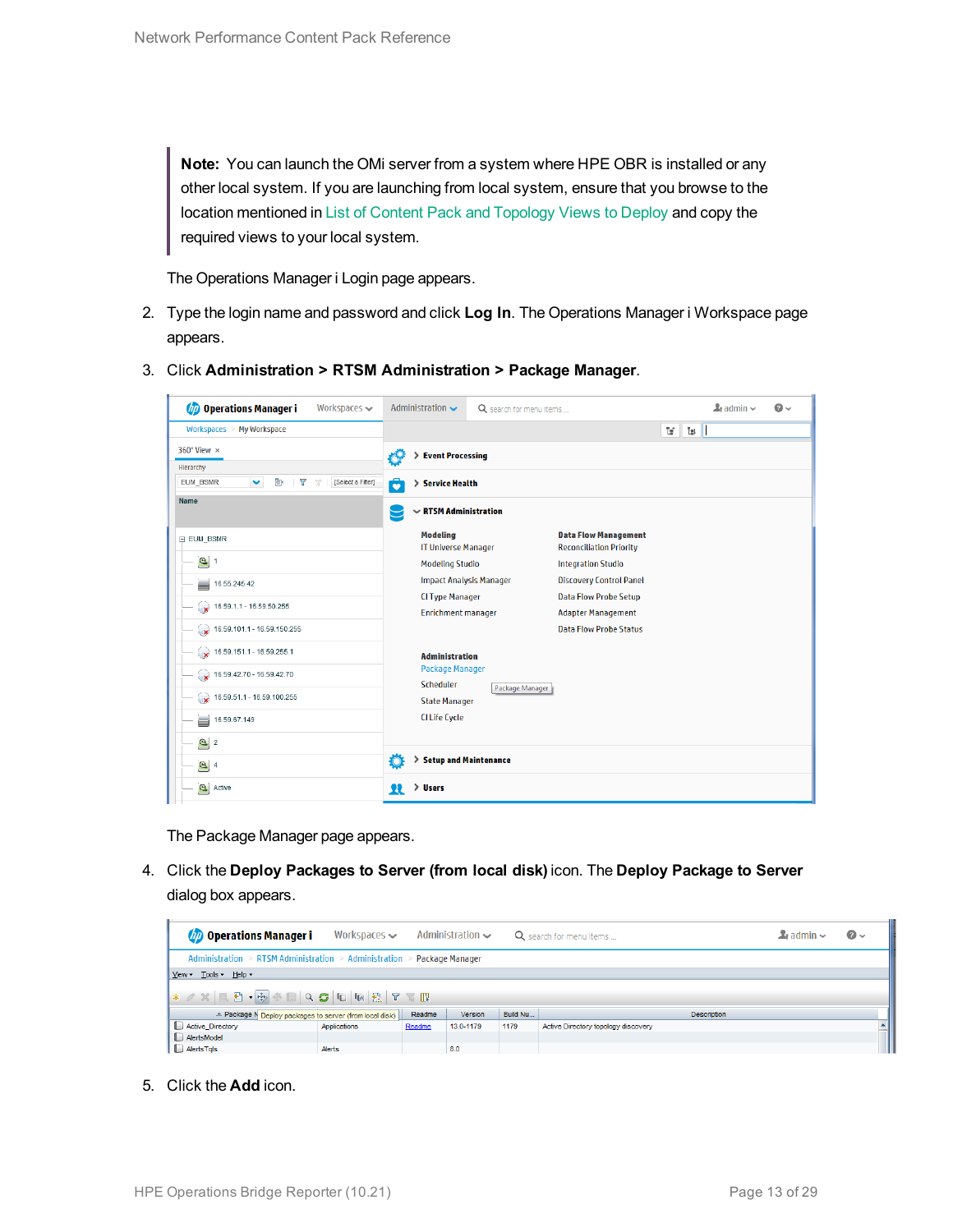| Deploy Packages to Server                   |                  | $\overline{\mathbf{x}}$ |
|---------------------------------------------|------------------|-------------------------|
| Choose the package zip files to be deployed |                  |                         |
| 壘<br>$\chi$                                 |                  |                         |
| Package(zip)<br>Add                         | Path             |                         |
|                                             |                  |                         |
|                                             |                  |                         |
|                                             |                  |                         |
|                                             |                  |                         |
|                                             |                  |                         |
| Select the resources you want to deploy     |                  |                         |
| 名马路                                         |                  |                         |
|                                             |                  |                         |
|                                             |                  |                         |
|                                             |                  |                         |
|                                             |                  |                         |
|                                             |                  |                         |
|                                             |                  |                         |
|                                             |                  |                         |
|                                             | Deploy<br>Cancel |                         |

The **Deploy Package to Server (from local disk)** dialog box appears.

6. Browse to the location of the Content Pack zip files, select the required files, and then click **Open**.

You can view and select the TQL and ODB views that you want to deploy under **Select the resources you want to deploy** in the **Deploy Package to Server (from local disk)** dialog box. Ensure that all the files are selected.

7. Click **Deploy** to deploy the Content Pack views.

You have successfully deployed the Content Packs views based on the type of deployment scenario selected for HPE OBR.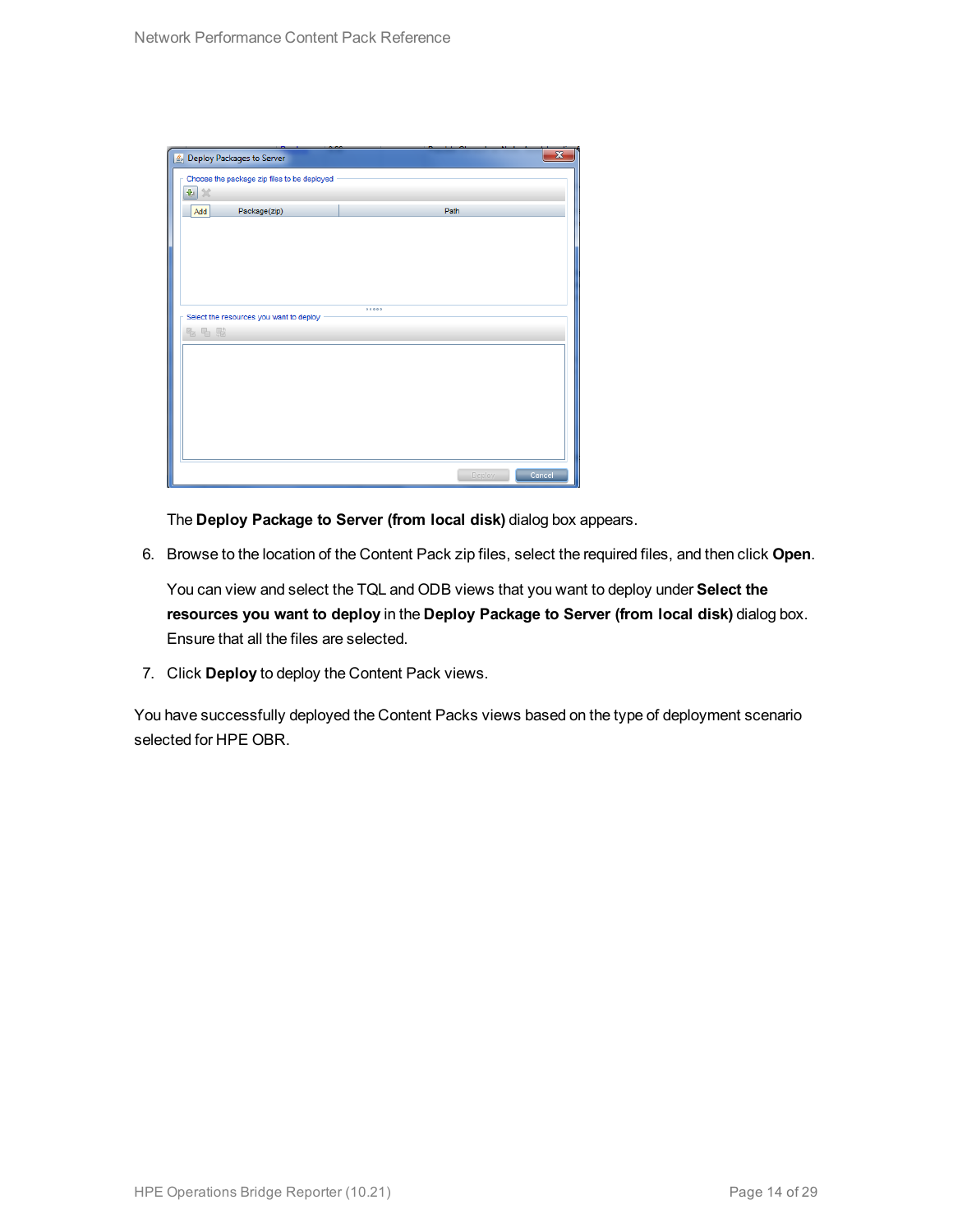## <span id="page-14-0"></span>Install the Content Pack

The Network Performance Content Pack collects performance data at hourly granular from NPS source. So executive summary reports display hourly/daily /monthly summarized view of Network devices collected from NPS. HPE OBR collects performance data of only 'Switches and Routers' devices from NPS source.

Based on your requirement, HPE OBR recommends you to install either the Network Performance Content Pack or Network Component\_Health/Network Interface\_Health Content Packs. Installing both Network Performance Content Pack and Network Component\_Health/Network Interface\_Health Content Packs may lead to performance issues due to redundant data.

<span id="page-14-1"></span>Before you begin to install the Content Packs, check the availability and integrity of the data sources:

# Check Availability and Integrity of Data **Sources**

HPE OBR has Data Source Readiness Check tool that enables you to check the availability and integrity of RTSM and PA data sources before installing Content Packs. The tool is available on Windows and Linux operating systems. You can check the data source readiness using the property file or by database.

#### **Check Data Source Related to RTSM**

To check the availability and integrity of data source related to RTSM, follow these steps:

- 1. Log on to the HPE OBR system.
- 2. Before you check the data source readiness, ensure the following:
	- a. The **dscheck** folder is available in PMDB\_HOME.
	- b. The dscheckRTSM.sh script is available in %PMDB\_HOME%\dscheck\bin (**On Windows**) and \$PMDB\_HOME/dscheck/bin (**On Linux**).
	- c. Property file is created with the following entries:

## RTSM DB connection properties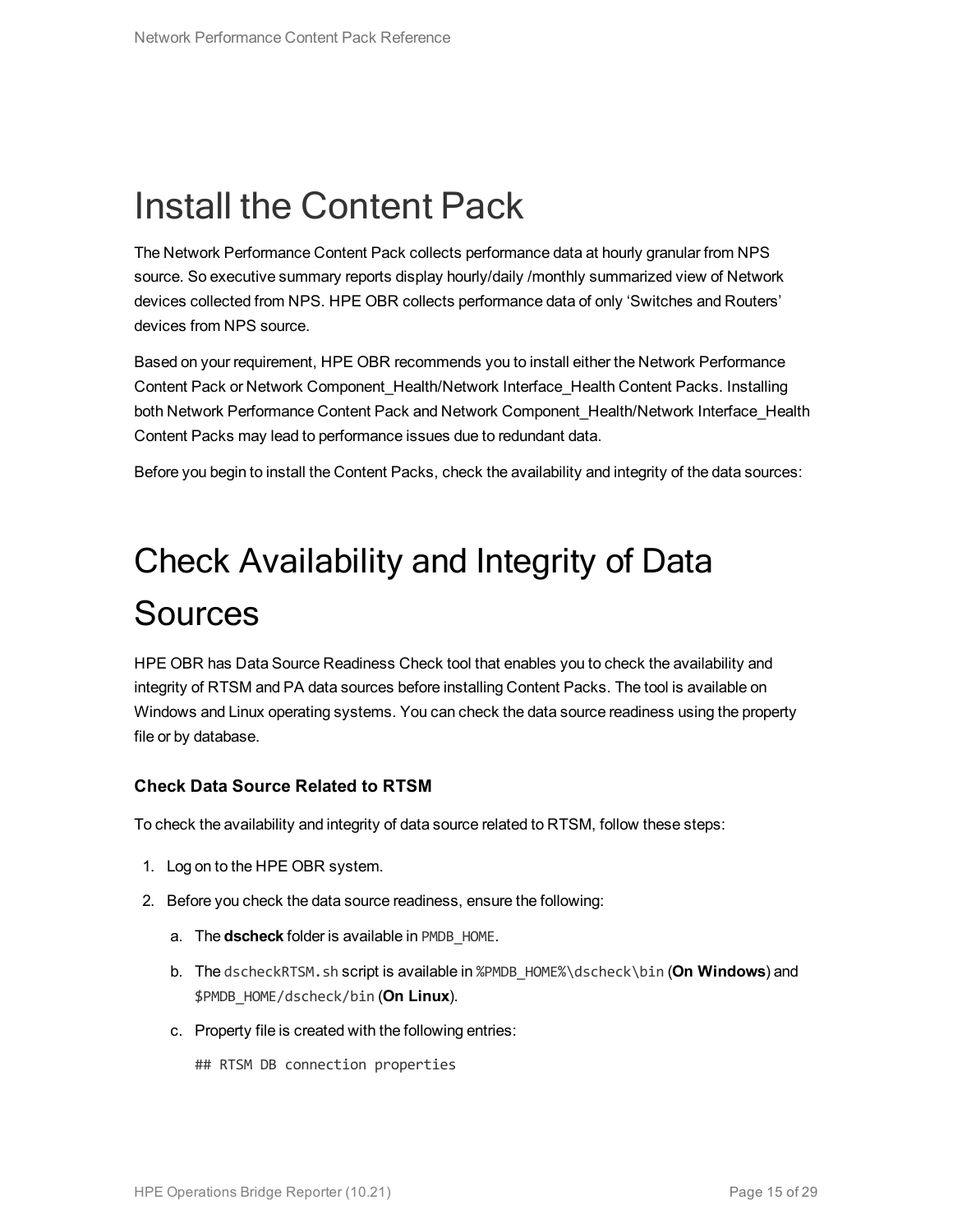rtsm.hostname=<*hostname*>

rtsm.username=<*username*>

rtsm.password=<*password*>

rtsm.port=<*port*>

- 3. To check the data source readiness, run the following command in the command prompt:
	- a. cd {PMDB\_HOME}/dscheck/bin
	- b. Check the data source readiness using:
		- i. **Property file**:

dscheckRTSM.sh -propFile <*File\_Path*>/<*property\_file*>

where,  $\langle$ File Path> is the path where property file is created.

<*property\_file*> is the name of the RTSM property file. For example, rtsm.prp.

ii. **Database**:

./dscheckRTSM.sh

You can open the .html file created in **dscheck** folder to check the availability and integrity of the RTSM data source.

| <b>Status Summary</b>            |                                   |                              |                                             |                       |                                           |                                                 |                                            |  |  |  |  |
|----------------------------------|-----------------------------------|------------------------------|---------------------------------------------|-----------------------|-------------------------------------------|-------------------------------------------------|--------------------------------------------|--|--|--|--|
| <b>BSM/OMi</b><br><b>Version</b> | <b>Host Name</b>                  |                              | Connection<br><b>Status</b>                 | View<br><b>Status</b> | <b>Mandatory CI Type</b><br><b>Status</b> | <b>Mandatory CI</b><br><b>Attributes Status</b> | <b>Number of</b><br><b>Duplicate Nodes</b> |  |  |  |  |
| Unknown                          | IWFVM02277.hpswlabs.adapps.hp.com |                              | Ø                                           | ☺                     | 0                                         | Q                                               | $\bf{0}$                                   |  |  |  |  |
|                                  |                                   |                              |                                             |                       |                                           |                                                 |                                            |  |  |  |  |
|                                  |                                   |                              |                                             |                       |                                           |                                                 |                                            |  |  |  |  |
| <b>Select Views:</b>             |                                   |                              |                                             |                       |                                           |                                                 |                                            |  |  |  |  |
| Not available in RTSM            |                                   | Missing Mandatory CI Types   |                                             |                       | Missing Mandatory CI Attributes           |                                                 |                                            |  |  |  |  |
|                                  |                                   |                              |                                             |                       |                                           |                                                 |                                            |  |  |  |  |
| <b>View Summary</b>              |                                   |                              |                                             |                       |                                           |                                                 |                                            |  |  |  |  |
|                                  |                                   |                              |                                             |                       |                                           |                                                 |                                            |  |  |  |  |
| <b>View Name</b>                 |                                   | <b>Available in</b><br>RTSM? | <b>Mandatory CI</b><br><b>Types Missing</b> |                       | <b>Mandatory CI</b><br><b>Attributes</b>  |                                                 |                                            |  |  |  |  |
|                                  |                                   |                              |                                             |                       | <b>Missing</b>                            |                                                 |                                            |  |  |  |  |
| SM_PA                            |                                   | Yes                          |                                             |                       | $\overline{\mathbf{A}}$                   |                                                 |                                            |  |  |  |  |
| SM SiS BusinessView              |                                   | <b>Yes</b>                   |                                             |                       |                                           |                                                 |                                            |  |  |  |  |
| Exchange Site View               |                                   | Yes                          |                                             |                       |                                           |                                                 |                                            |  |  |  |  |
| J2EE_Deployment                  |                                   | Yes                          |                                             |                       |                                           |                                                 |                                            |  |  |  |  |
| SM HyperV BusinessView           |                                   | <b>Yes</b>                   |                                             |                       |                                           |                                                 |                                            |  |  |  |  |
| <b>SM SiS Server</b>             |                                   | Yes                          |                                             |                       |                                           |                                                 |                                            |  |  |  |  |
| SM Sol Zones                     |                                   | Yes                          |                                             |                       |                                           |                                                 |                                            |  |  |  |  |
| <b>ORA</b> Deployment            |                                   | Yes                          |                                             |                       |                                           |                                                 |                                            |  |  |  |  |
| MSSQL_BusinessView               |                                   | <b>Yes</b>                   |                                             |                       |                                           |                                                 |                                            |  |  |  |  |
| ORA BusinessView                 |                                   | Yes                          |                                             |                       |                                           |                                                 |                                            |  |  |  |  |
|                                  | SM Sol Zones BusinessView         | Yes                          |                                             |                       | 12 <sub>1</sub>                           |                                                 |                                            |  |  |  |  |
| <b>SHR Network</b>               |                                   | <b>Yes</b>                   |                                             |                       | $\blacksquare$                            |                                                 |                                            |  |  |  |  |
| <b>SM LPAR</b>                   |                                   | Yes                          |                                             |                       |                                           |                                                 |                                            |  |  |  |  |
| SM SiS                           |                                   | Yes.                         |                                             |                       |                                           |                                                 |                                            |  |  |  |  |

The file displays the following information:

- i. Server status
- ii. Configuration details
- iii. Views available in RTSM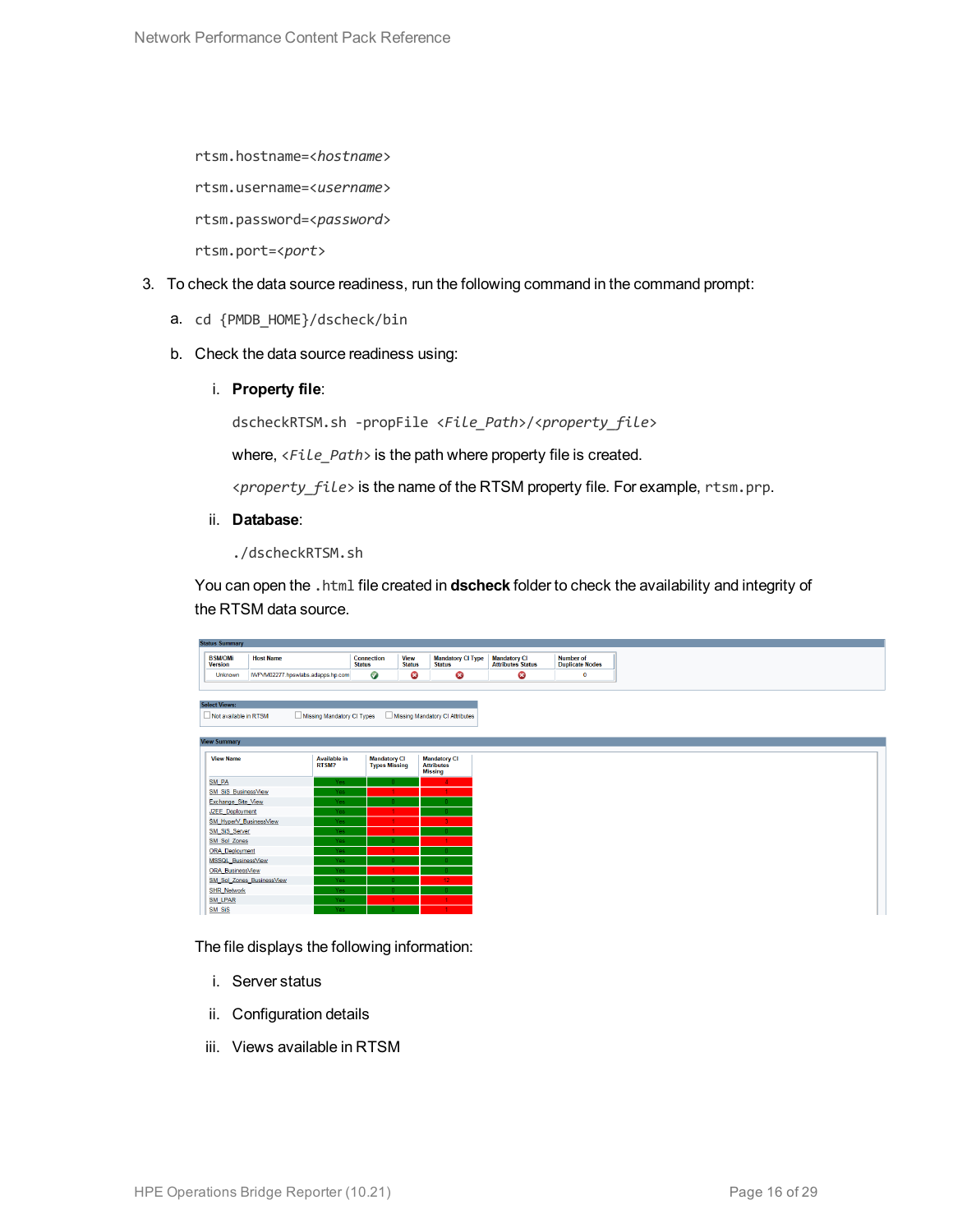- iv. Mandatory CI types missing in the view
- v. Mandatory CI attributes missing with the CI type

#### **Check Data Source Related to PA**

To check the availability and integrity of data source related to PA, follow these steps:

- 1. Log on to the HPE OBR system.
- 2. Before you check the data source readiness, ensure the following:
	- a. The **dscheck** folder is available in PMDB\_HOME.
	- b. The dscheckPA.sh script is available in %PMDB\_HOME%\dscheck\bin (**On Windows**) and \$PMDB\_HOME/dscheck/bin (**On Linux**).
	- c. Property file with the entries of PA nodes is created.
- 3. To check the data source readiness, run the following command in the command prompt:
	- a. cd {PMDB HOME}/dscheck/bin
	- b. Check the data source readiness using:
		- i. **Property file**:

dscheckPA.sh -propFile <*File\_Path*>/<*property\_file*>

where,  $\langle$ File Path> is the path where property files is created.

<*property\_file*> is the name of the PA property file. For example, pa.prp.

#### ii. **Database**:

./dscheckPA.sh

You can open the .html file created in **dscheck** folder to check the availability and integrity of the PA data source.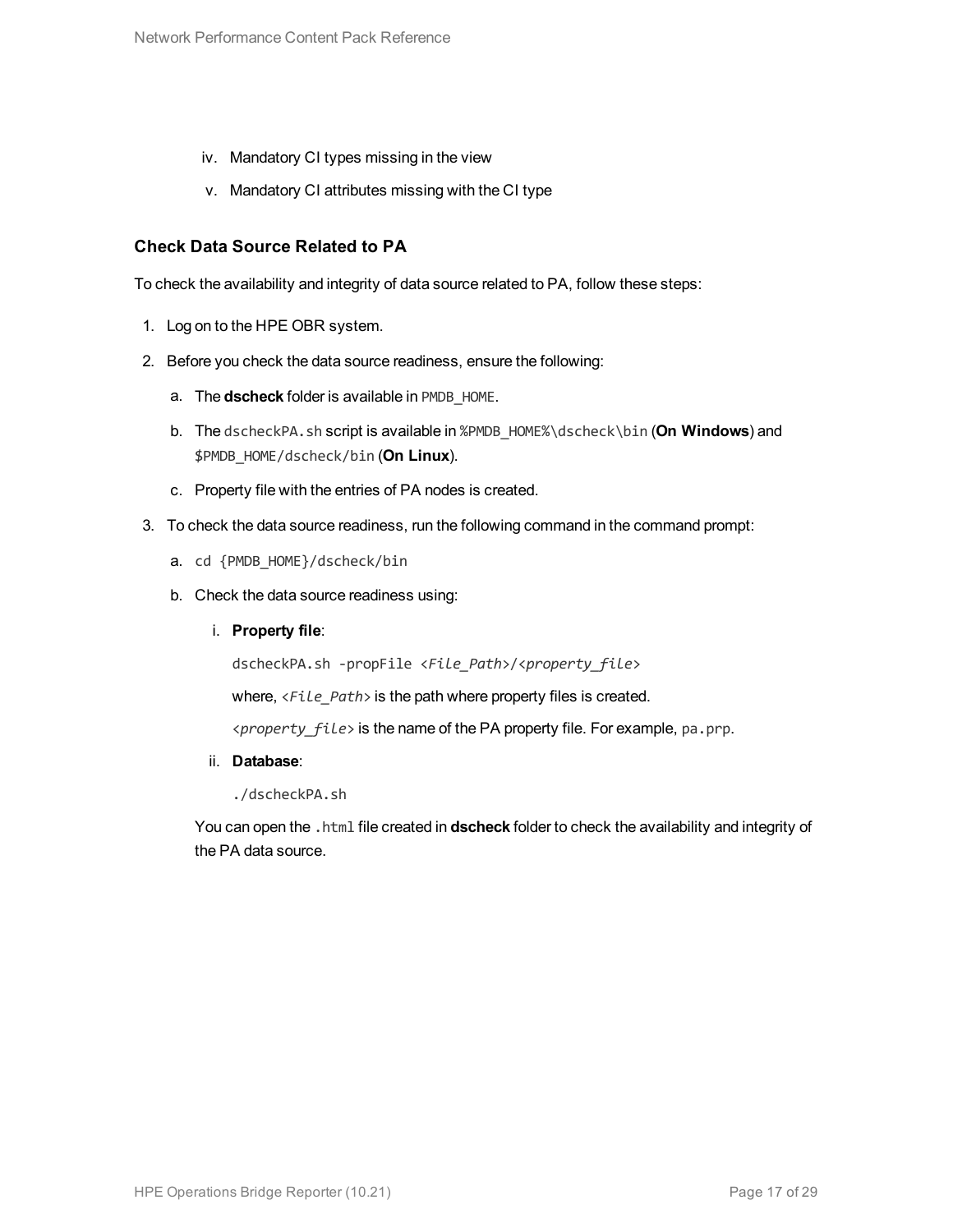|                    | <b>Node Status Summary</b> |                           |             |                       |             |                             |                                 |                                   |               |                        |  |
|--------------------|----------------------------|---------------------------|-------------|-----------------------|-------------|-----------------------------|---------------------------------|-----------------------------------|---------------|------------------------|--|
| <b>Total</b>       |                            | <b>Not Reachable</b>      |             | <b>Policy Missing</b> |             |                             | Data not logged for last 2 days |                                   |               | <b>DSi/CODA Status</b> |  |
|                    | 1                          | $\bf{0}$                  |             |                       | ┹           |                             | 1                               |                                   |               | ┹                      |  |
|                    |                            |                           |             |                       |             |                             |                                 |                                   |               |                        |  |
|                    |                            |                           |             |                       |             |                             |                                 |                                   |               |                        |  |
| Select any         |                            |                           |             |                       |             |                             |                                 |                                   |               |                        |  |
| Node Name:         |                            |                           |             |                       |             | Domains: -- Select All -- V |                                 |                                   |               |                        |  |
|                    |                            |                           |             |                       |             |                             |                                 |                                   |               |                        |  |
| <b>Node Status</b> |                            |                           |             |                       |             |                             |                                 |                                   |               |                        |  |
|                    | <b>Node Name</b>           |                           | <b>ICMP</b> | <b>BBC</b>            | <b>CODA</b> | <b>Agent Version</b>        | <b>Last Log Time</b>            | <b>Number</b>                     | <b>Domain</b> | <b>DSi/CODA</b>        |  |
|                    |                            |                           | ping        | ping                  | ping        |                             |                                 | <b>of</b>                         |               |                        |  |
|                    |                            |                           |             |                       |             |                             |                                 | <b>Missing</b><br><b>Policies</b> |               |                        |  |
|                    |                            | IWFMVS017.HPSWLABS.HP.COM | $\bullet$   | $\boldsymbol{\Omega}$ | $\bullet$   | 11.11.025                   | 09/28/15 13:38:00               |                                   |               | Q                      |  |

The file displays the following information:

- i. Node status summary
- ii. Node status

### <span id="page-17-0"></span>Selecting the Content Pack Components

A typical Content Pack consists of three components - the Domain, Extraction Transformation Loading (ETL), and Application components.

The following figure shows the typical data flow between the components of the Content Pack: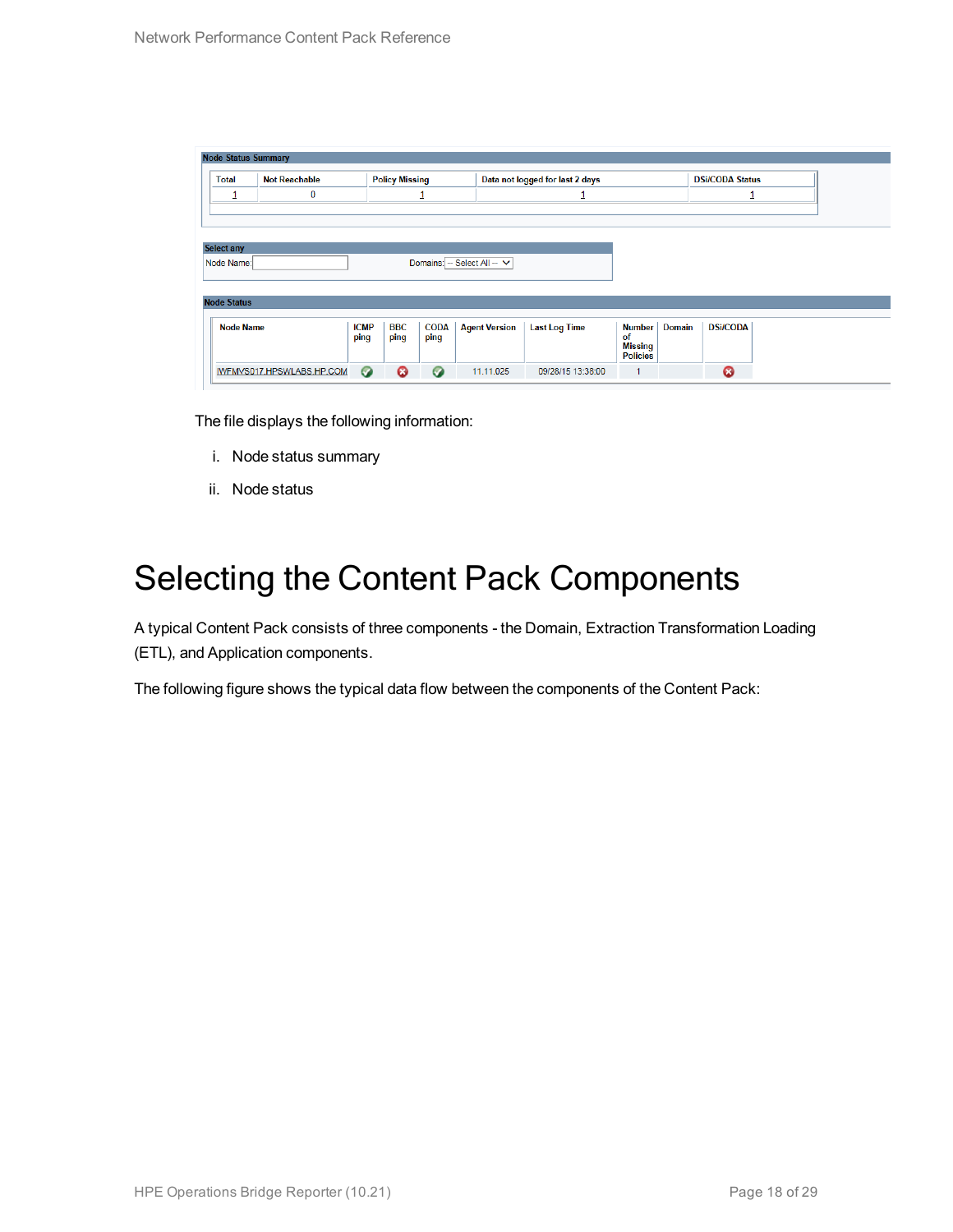

- **Domain component**: The Domain or Core Domain component defines the data model for a particular Content Pack. It contains the rules for generating the relational schema. It also contains the data processing rules, including a set of standard pre-aggregation rules, for processing data into the database. The Domain component can include the commonly-used dimensions and cubes, which can be leveraged by one or more Report Content Pack components. The Domain Content Pack component does not depend on the configured topology source or the data source from where you want to collect data.
- <sup>l</sup> **ETL (Extract, Transform, and Load) component**: The ETL Content Pack component defines the collection policies and the transformation, reconciliation, and staging rules. It also provides the data processing rules that define the order of execution of the data processing steps.

A single data source app.lication can have multiple ETL components. For example, you can have one ETL component for each virtualization technology supported in Performance Agent such as Oracle Solaris Zones, VMware, IBM LPAR, and Microsoft HyperV. The ETL component can be dependent on one or more Domain components. In addition, you can have multiple ETL components feeding data into the same Domain component.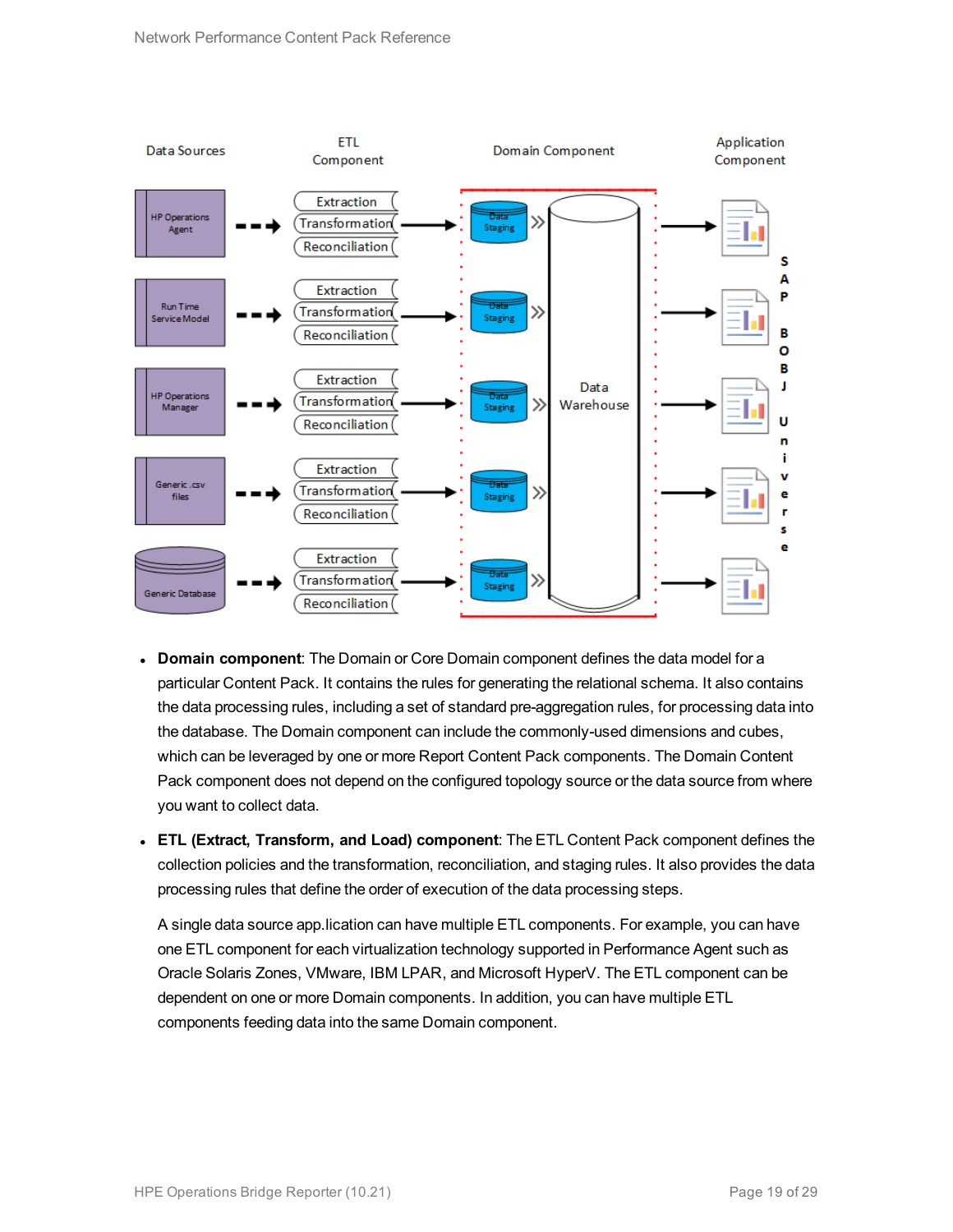The ETL Content Pack component is data source dependent. Therefore, for a particular domain, each data source application has a separate ETL Content Pack component. For example, if you want to collect system performance data from the Operations Agent, you must install the SysPerf\_ETL\_PerformanceAgentcomponent. If you want to collect system performance data from SiteScope, you must install either SysPerf\_ETL\_SiS\_API(sourcing data logged in API) or SysPerf\_ETL\_SiS\_DB (sourcing data logged in BSM Profile database).

The Content Pack components 'NetworkPerf\_ETL\_PerfiSPI\_NonRTSM' and 'NetworkPerf\_ETL\_ PerfiSPI\_RTSM' are mutually exclusive. Ensure that only one of them is selected.

**Note:** If the NNMi topology is integrated to BSM/OMi RTSM, select NetworkPerf\_ETL PerfiSPI\_RTSM Content Pack component. If else, select NetworkPerf\_ETL\_PerfiSPI NonRTSM Content Pack component.

**• Application component**: The Application Content Pack component defines the applicationspecific aggregation rules, business views, SAP BOBJ universes, and the reports for a particular domain. Report components can be dependent on one or more Domain components. This component also provides the flexibility to extend the data model that is defined in one or more Domain components.

The list of Content Pack components that you can install depends on the topology source that you configured during the post-install configuration phase of the installation. Once the topology source is configured, the Content Pack Deployment page filters the list of Content Pack components to display only those components that can be installed in the supported deployment scenario. For example, if RTSM is the configured topology source, the Content Pack Deployment page only displays those components that can be installed in the SaOB and APM deployment scenarios.

### <span id="page-19-0"></span>Install the Content Pack

To install the required Network Performance Content Pack, follow these steps:

**Note:** Before starting the Network Performance content pack upgrade, stop the HPE\_PMDB\_ Platform Collection service. Restart the HPE\_PMDB\_Platform Collection service after the content pack upgrade.

1. Launch the Administration Console in a web browser using the following URL:

http://*<OBR\_Server\_FQDN>*:21411

2. In the Administration Console, click **Content Pack Deployment**.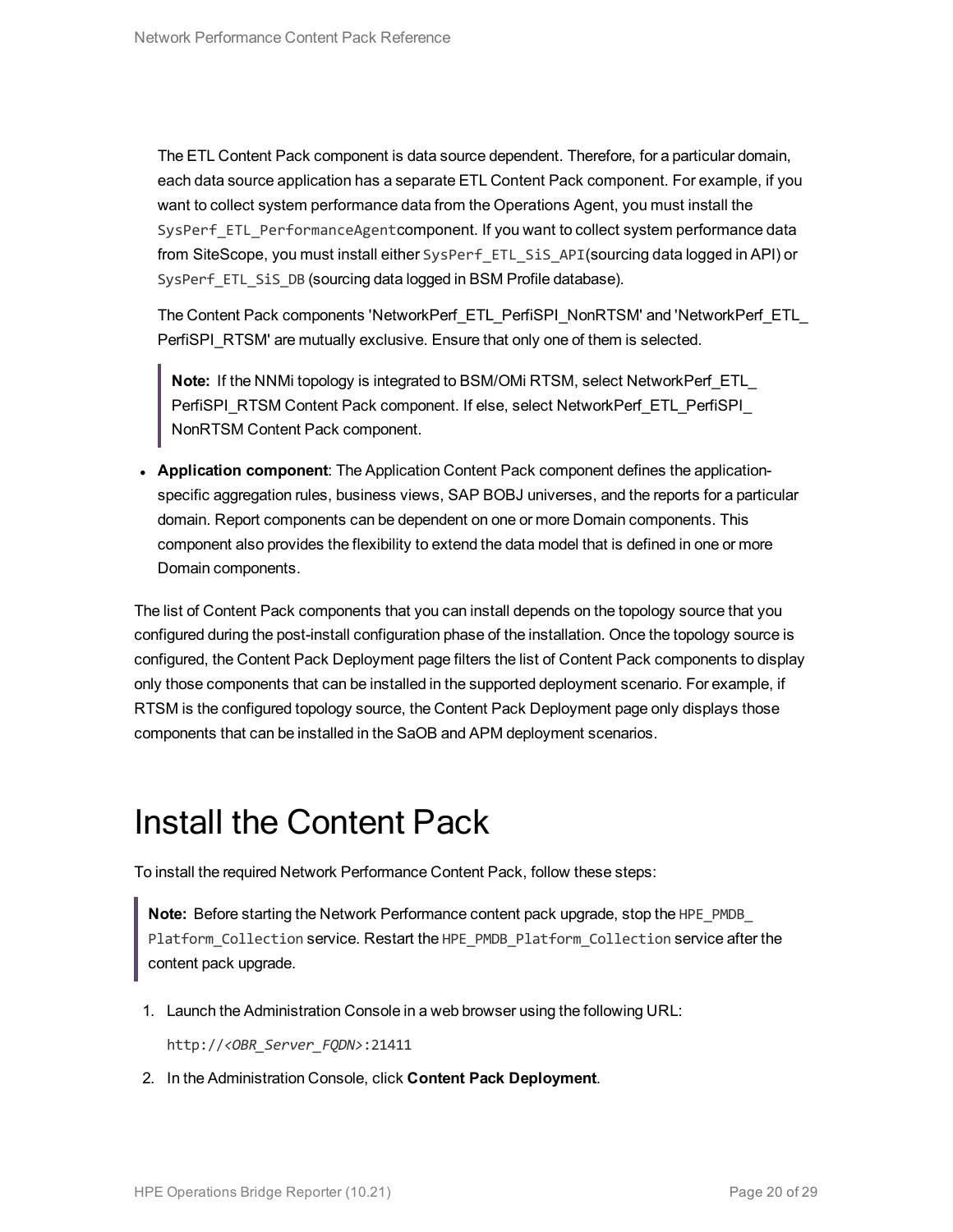The Content Pack Deployment page is displayed.

To install this content pack and to generate reports on data from OM, BSM, or OMi, make the following selections:

- <sup>o</sup> NetworkPerf\_ETL\_PerfiSPI\_NonRTSM
- <sup>o</sup> NetworkPerf\_ETL\_PerfiSPI\_RTSM
- <sup>o</sup> NetworkPerf\_Domain
- <sup>o</sup> NetworkPerf\_Reports

**Note:** The Content Pack components for RTSM and non RTSM topology source are mutually exclusive. Ensure that only one of them is selected.

**Tip:** Install the following dependent content packs (and their components) along with this content pack for it to function:

- <sup>o</sup> Core
	- Core\_Domain
- <sup>o</sup> System Performance
	- SysPerf\_Reports

**Note:** The dependent domain content pack get selected automatically, you have to select only the ETLs based on the topology source.

3. Click **Install / Upgrade** to install the Content Packs.

An Installation Started status appears in the **Status** column for Content Pack that is currently being installed. The Content Pack Deployment page automatically refreshes itself to display the updated status. Once the installation completes, an Installation Successful status appears. If the installation fails, an Installation Failed status appears.

**Note:** The timer service will be stopped automatically during install/uninstall/upgrade operation and will be started once operation is complete.

4. Click icon in the **Status** column for more information about the installation process. The Content Pack Component Status History window is displayed. It displays the details of the current and historical status of that Content Pack component's installation.

**Note:** During install/uninstall process, Content Pack Deployment page does not allow you to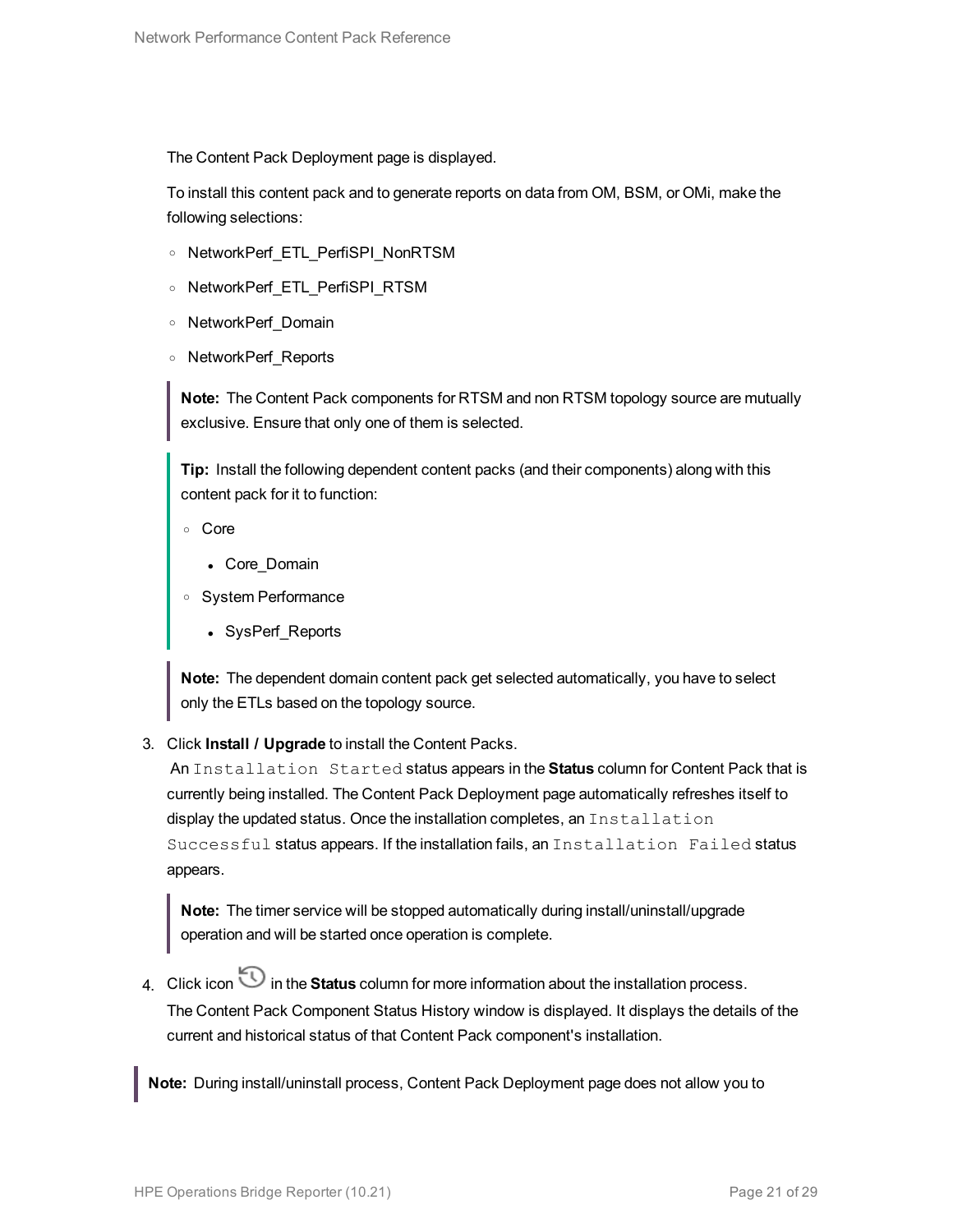<span id="page-21-0"></span>interrupt the process. Instead, you must wait till the current process is complete before you can perform any other operations on the Deployment Manager page.

### Uninstalling the Content Pack Components

To uninstall the Content Packs, follow these steps:

- 1. Launch the Administration Console in a web browser:
	- a. Launch the following URL:

https://*<OBR\_Server\_FQDN>*:21412/

b. Type **administrator** in the **Login Name** field and password in the **Password** field. Click **Log In** to continue. The Administration Console page appears.

**Note:** If you use any other user account to access the Administration Console, make sure that the user account has administrator privileges.

2. On the left pane, click **Content Pack Deployment**. The **Content Pack Deployment** page appears.

The **Content Pack Deployment** displays the Content Pack components that are installed in the supported deployment scenario. For the list of Content Pack, see, "List of [Content](#page-9-1) Pack and [Topology](#page-9-1) Views to Deploy" on page 10.

3. Click  $\times$  icon for the required Content Pack to be uninstalled. A summary message is displayed.

**Note:** At a time, only one Content Pack and its dependent Content Packs are uninstalled.

4. Click **OK** to uninstall the Content Pack. The uninstall status is displayed in the **Status** column.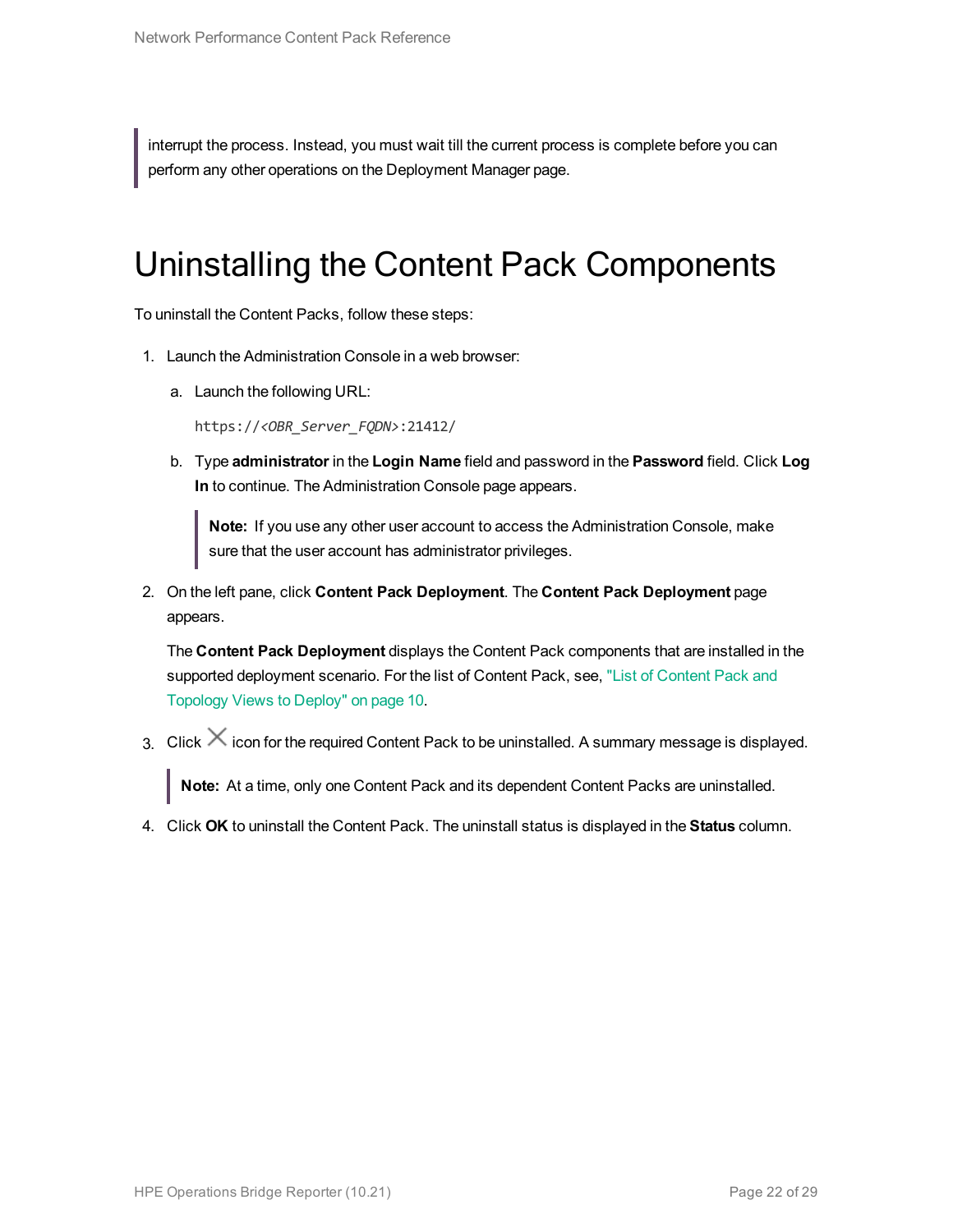## <span id="page-22-0"></span>Data Source Collection Configuration

After installing Content Packs, you must configure HPE OBR to collect required data from various data collectors. The data collectors work internally within the HPE OBR infrastructure to collect the data. Therefore, you cannot directly interface with these collectors. Instead, you can specify the data sources from where the collectors can collect the data through the Administration Console.

<span id="page-22-1"></span>**Note:** You must have the NNM iSPI Performance for Metrics installed. Do not select this option if you do not have NNMi and the NNM iSPI Performance for metrics available in your environment.

# Configuring the Network Data Source (using Generic Database)

This page allows you to configure connections to generic databases that use Vertica, Oracle, Sybase IQ or SQL Server as the database system.

If you have installed the Network Content Pack, you must configure HPE OBR to collect networkrelated data from NNMi. NNMi uses the NPS as the repository for network performance data. Using the Generic Database page in the Administration Console, you can configure HPE OBR to collect the required data from the NPS.

#### **Sybase IQ as Data Source**

If Sybase IQ is the database in your system, you have to manually copy the jconn4.jar file to the HPE OBR system and then continue with the generic database configuration.

To copy the jconn4.jar file, follow these steps:

- 1. Copy the jconn4.jar from %SYBASE%/jConnect-7\_0/classes (**On Windows**) and \$SYBASE\jConnect-7\_0\classes (**On Linux**) on Sybase IQ server to \$PMDB\_HOME/lib directory on HPE OBR system.
- 2. Restart the collection service.

#### **Configure Network Data Source**

To configure the Network data source connection, follow these steps: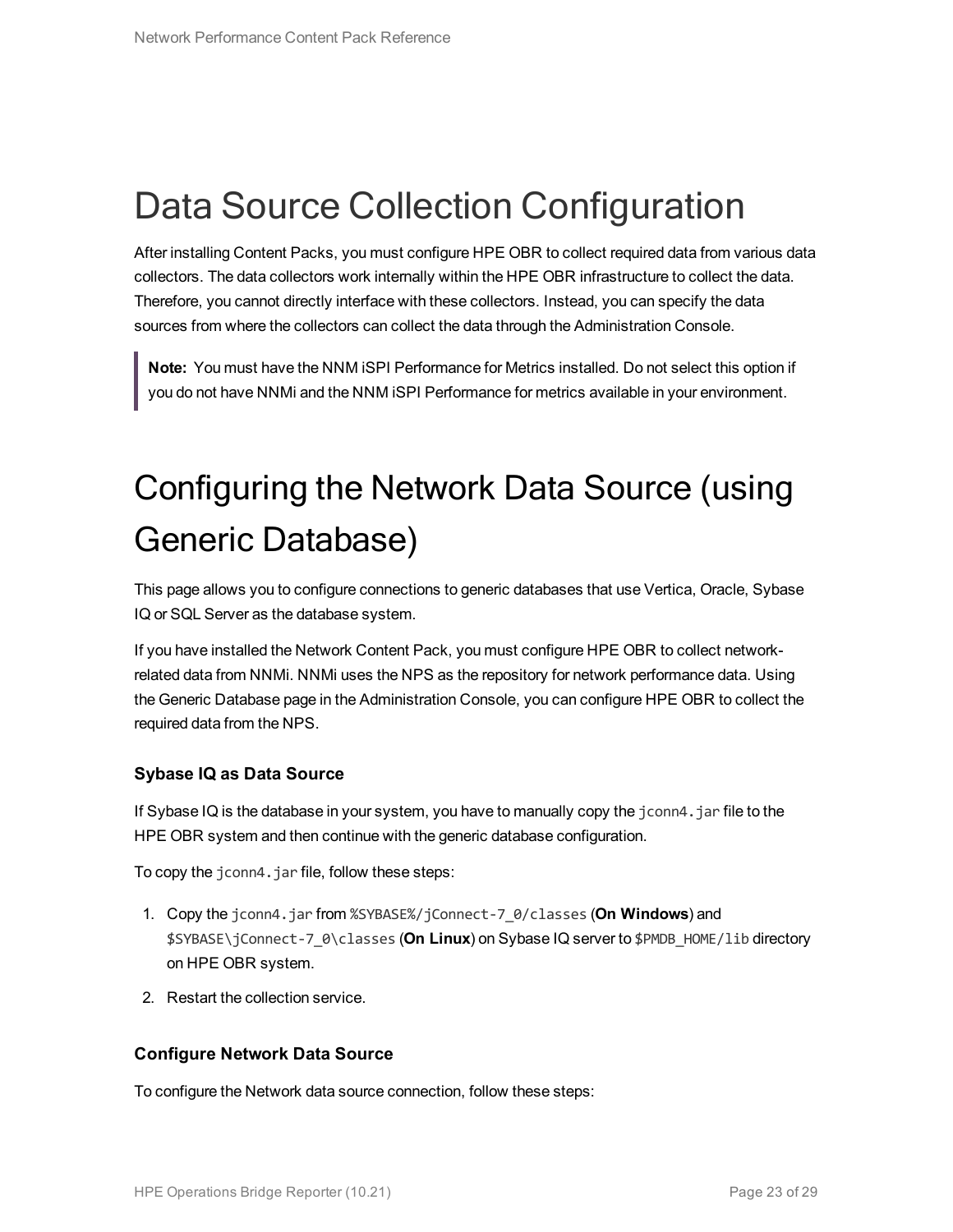- 1. In the **Administration Console**, click **Data Source Configuration > Generic Database**. The **Generic Database** page appears.
- 2. Click **Create New** to create the NPS data source connection. The **Connection Parameters** dialog box appears.
- 3. Specify or type the following values in the **Connection Parameters** dialog box:

| <b>Field</b>              | <b>Description</b>                                                                                  |
|---------------------------|-----------------------------------------------------------------------------------------------------|
| Host name                 | Address (IP or FQDN) of the NPS database server.                                                    |
| Port                      | Port number to query the NPS database server.                                                       |
| TimeZone                  | The time zone in which the database instance is configured.                                         |
| Database type             | The type of database engine that is used to create the NPS<br>database.                             |
| Domain                    | Select the domain(s) for which you want HPE OBR to collect data<br>from the selected database type. |
| URL                       | The URL of the database instance.                                                                   |
| User name                 | Name of the NPS database user.                                                                      |
| Password                  | Password of the NPS database user.                                                                  |
| <b>Collection Station</b> | To specify whether it is a Local / Remote Collector.                                                |

The Domain name Network\_Core appears for selection only after the installation of NetworkPerf\_ ETL\_PerfiSPI\_RTSM or NetworkPerf\_ETL\_PerfSPI9.20 Content Pack or NetworkPerf\_ETL\_ PerfiSPI\_NonRTSM.

- 4. Click **OK**.
- 5. Click **Test Connection** to test the connection.
- 6. Click **Save** to save the changes. A Saved Successfully message appears in the Information message panel.
- 7. To change the data collection schedule for one or more hosts, in the **Schedule Frequency** column, specify a collection time between 1 and 24 hours in the **Hrs** box.
- 8. Click **Save** to save the changes. A Saved Successfully message appears in the Information message panel.

Data collection for all the newly created data source connections is enabled by default. For more information about configuring network data source connections, see the *HPE Operations Bridge Reporter Administration Guide*.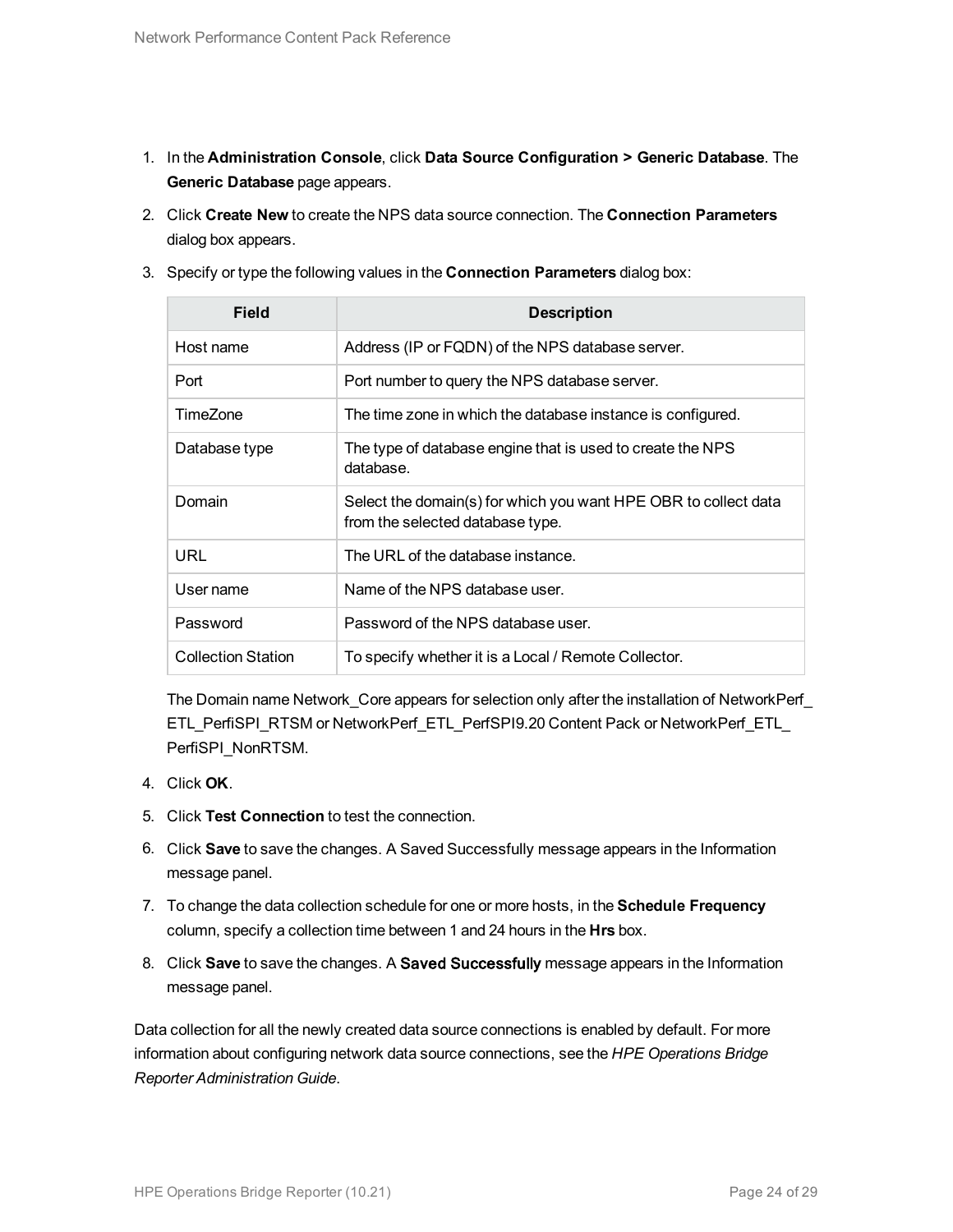## <span id="page-24-0"></span>Report Navigation

The Network reports are categorized into the high-level Executive Summary and the detailed Performance reports to help you easily analyze and identify performance problems with the network nodes in your IT environment. You can navigate from the higher-level reports to the detailed reports through the various cross launch and hyperlink features. For example, you may start with the Network Node Health by Group report for an overall picture of the health of the network infrastructure and then navigate to the detailed Quick View or Exception reports to identify specific nodes that breached the utilization thresholds.

Certain Network reports also provide cross-domain functionality where you can cross-launch to the related System Management reports for further investigation. However, report navigation can vary depending on the use-cases around which these reports are designed.

The Network reports provide the following information:

- Historical information about the performance of the different network nodes
- Analyze the health of the monitored network devices
- Single pane of view of consolidated information of both the physical systems and the network nodes for the same business service
- Verify the outcome of network optimization tasks that were performed based on reports from other real-time monitoring tools

#### **New Network Performance Reports**

The following is the new Network Performance report:

**Network Node Availability** - Displays the availability details of the monitored network nodes, as a heat-map based on predetermined thresholds, for every hour across the selected time period.

| Availability      | Color |
|-------------------|-------|
| ~< 90             |       |
| $> 90$ and $< 95$ |       |
| > 95              |       |

#### **Report Navigation**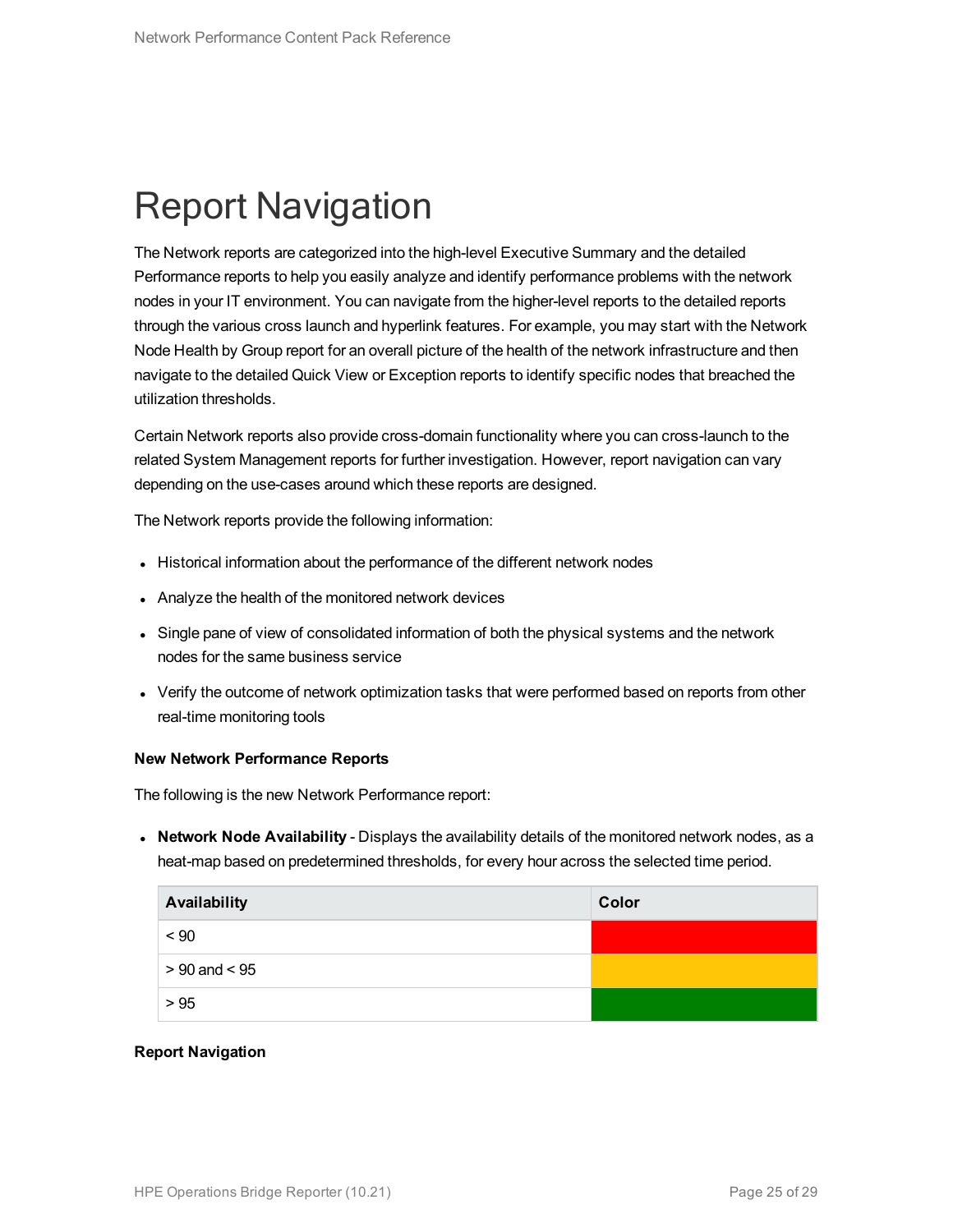The following diagram consolidates the reports in the Network domain and depicts one possible way of navigating the reports.

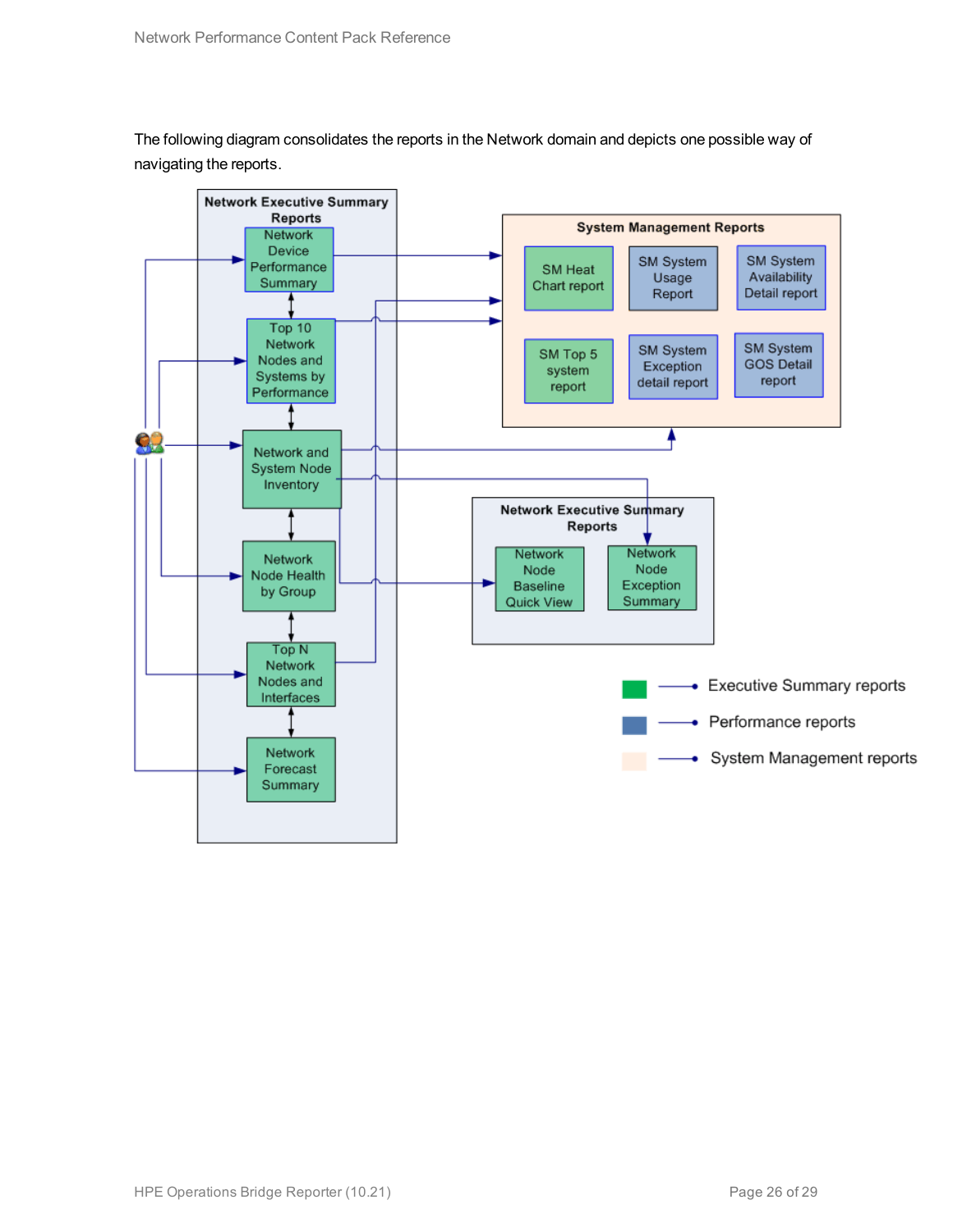# <span id="page-26-0"></span>Appendix

<span id="page-26-1"></span>This section provides information on [Terminology](#page-26-1) and Metric [Mapping](#page-27-0) for Reports.

## Appendix A: Terminology

**Business Service**: Any service created in BSM Run-time Service Model (RTSM) and is part of your business, such as the online banking service or email service.

**Business View**: A view deployed on BSM RTSM that provides the topology information of the configuration items in your IT environment.

**Node Groups:**: Group of managed nodes defined by users or available by default in Operations Manager (OM) to classify as specific organizations or entities within the enterprise. OBR uses the node groups from OM for its topology information.

**Baseline metrics**: The Network Performance Server (NPS) provides you the baseline metrics for network-related data to define the normal (expected) range of values for any given metric. The baselines metrics enable you to forecast the future value for a given metric based on the historical data.

**Baseline**: The value that presents the normal (expected) range of utilization for the selected topology filter based on the historical data.

**Baseline sleeve**: The upper and lower limit of the baseline range of utilization.

**Baseline deviation**: Deviation of the samples spread over a specific time range. This value represents the extent of the range of values normally seen for the selected time range in the seasonal cycle, based on historical data.

**Baseline slope**: Indicates the increase or decrease in the average utilization in one day. Negative slope indicates a declining trend.

**Exception count**: The total number of sample counts that are marked for an exception. NPS raises an exception for the metric if the a certain number of samples within a sample window are out of normal range.

**Exception rate**: The percentage of samples that has the exception flag set.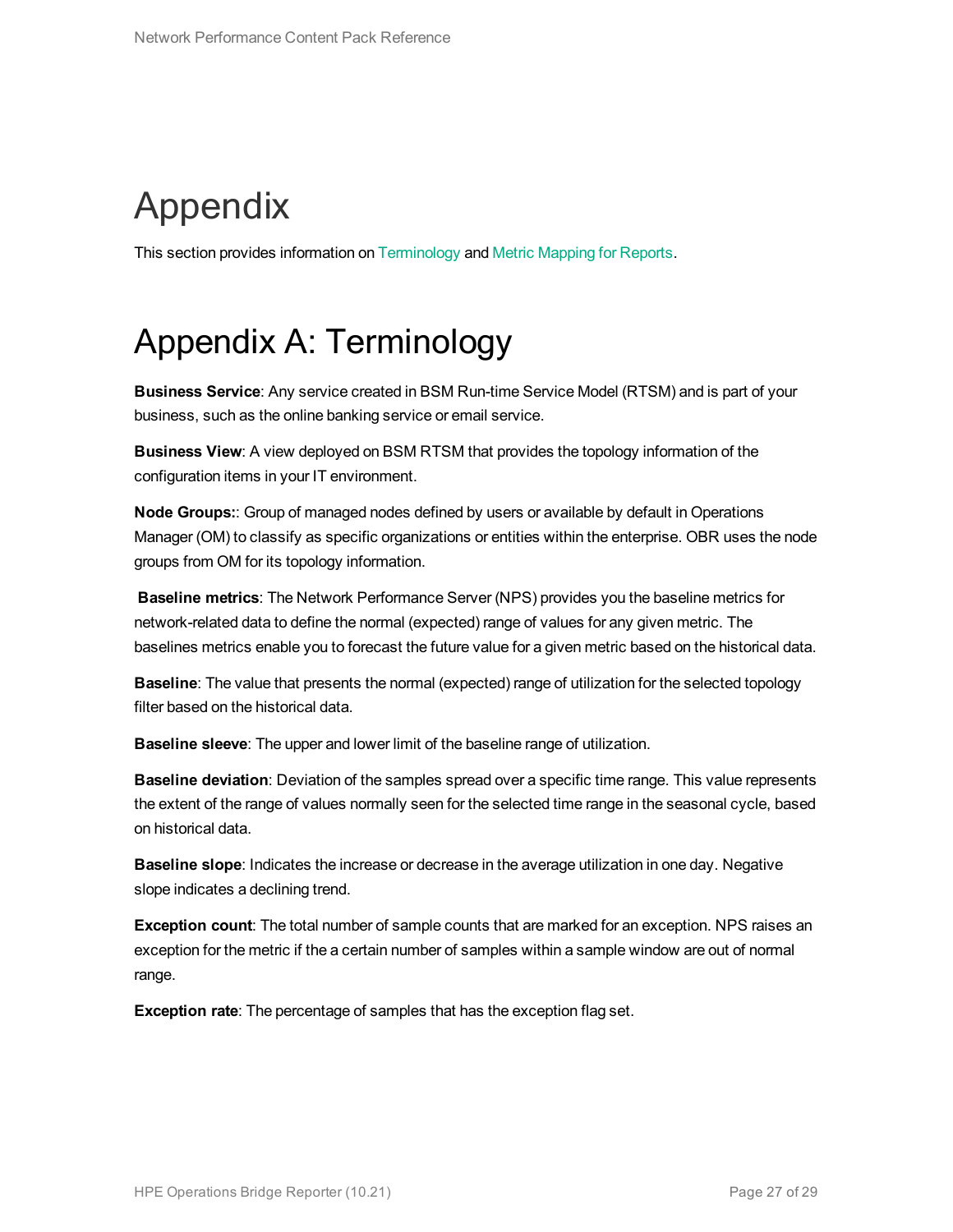### <span id="page-27-0"></span>Appendix B: Metric Mapping for Reports

HPE OBR provides a utility to generate metric flow documents. The utility has strong filtering capabilities and generates the metric flow documents in HTML format. These HTML output files can then be saved in Excel for further filtering and metric tracking.

To generate the metric flow documents, follow these steps:

1. Run the utility using the following command:

#### **On Windows:**

%PMDB\_HOME%\bin\shr\_utility -flow -dir %PMDB\_HOME%\packages\Network

#### **On Linux:**

\$PMDB\_HOME/bin/shr\_utility -flow -dir \$PMDB\_HOME/packages/Network

The command generates multiple HTML output files in the current directory.

2. Open the HTML output file in Excel.

You can apply combination of filters to compare and track a particular metric(s).

**Note:** The output file in Excel format is published for some of the Content Packs. You can download the files from the [Marketplace.](https://hpln.hp.com/node/24267/attachment)